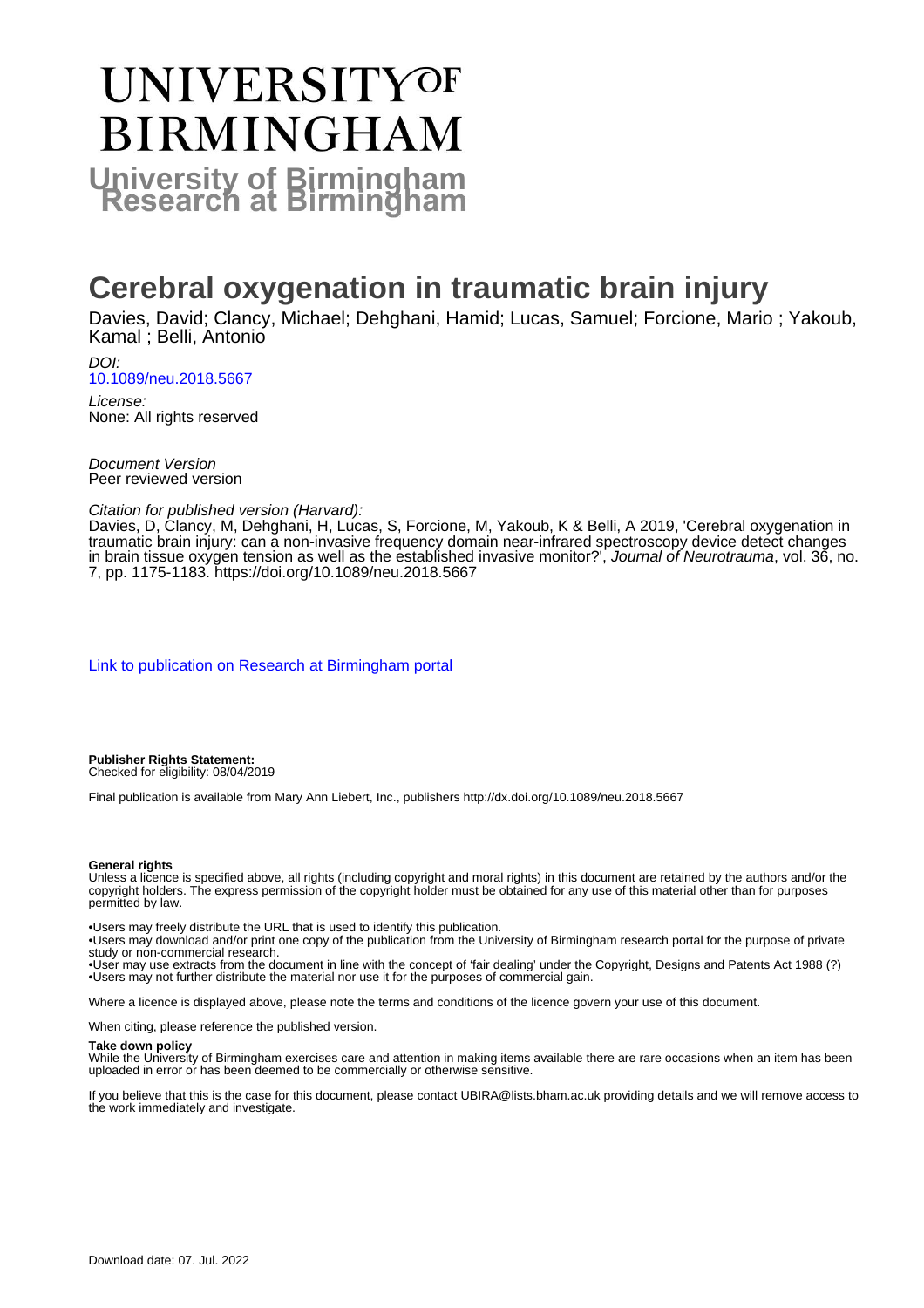Cerebral oxygenation in traumatic brain injury; Can a non-invasive frequency domain near-infrared spectroscopy device detect changes in brain tissue oxygen tension as well as the established invasive monitor?

Mr David James Davies MD., PhD, MRCS (Eng) **1, \***, Mr Michael Clancy MSc. **<sup>1</sup>**, Dr Hamid Dehghani PhD 2, Dr Samuel John Edwin Lucas PhD 3, Dr Mario Forcione MD. **<sup>1</sup>**, Dr Kamal Makram Yakoub MD. <sup>1</sup>, Prof Antonio Belli MD., FRCS (SN) **1**.

**\*Corresponding Author**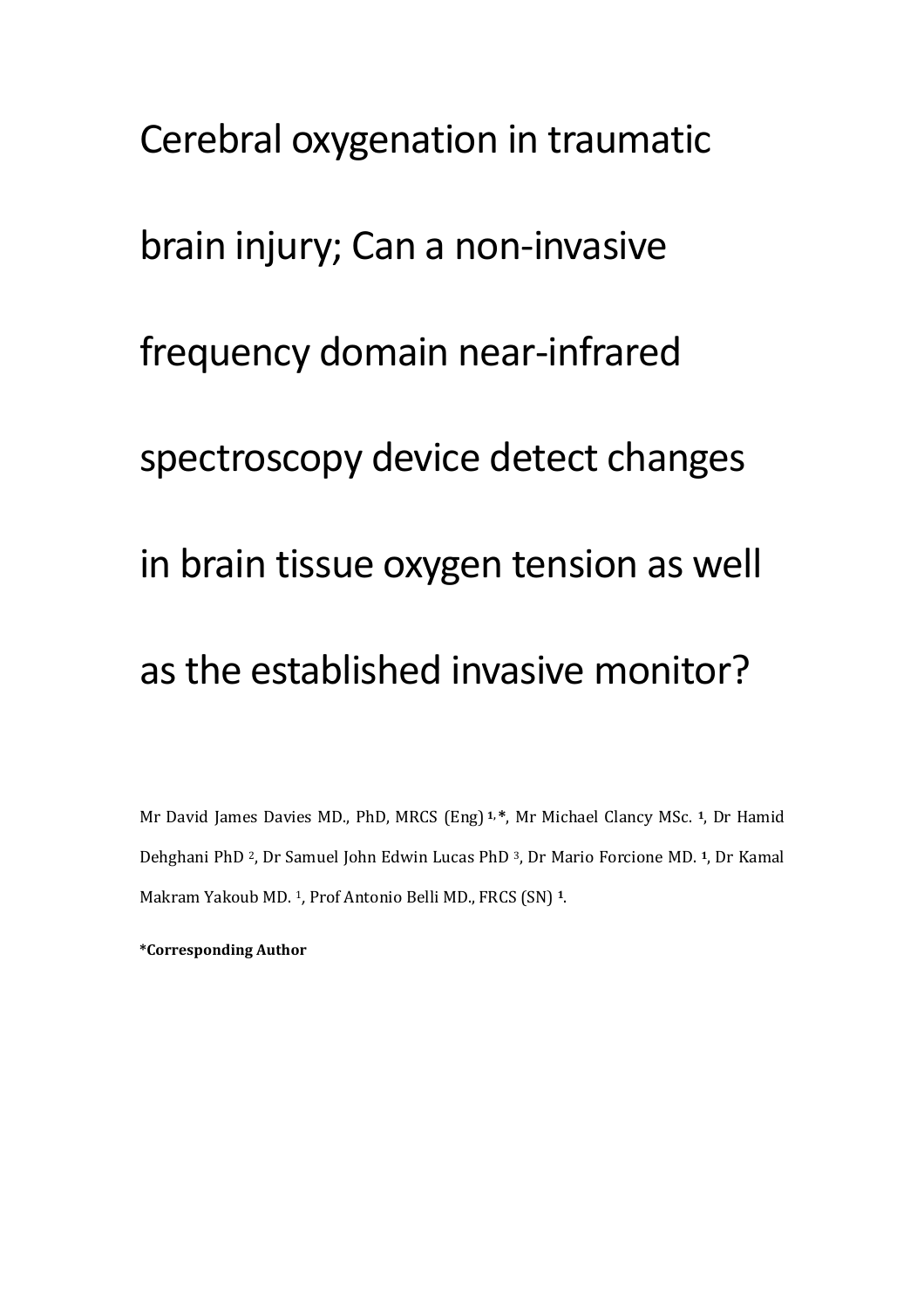## **Affiliations**

- **1.** National Institute for Health Research Surgical Reconstruction and Microbiology Research Centre (NIHR SRMRC), University Hospitals Birmingham NHS Foundation Trust, Birmingham, UK
- **2.** School of Computer Science, University of Birmingham, Birmingham, UK
- **3.** School of Sport, Exercise and Rehabilitation Sciences, University of Birmingham, Birmingham, UK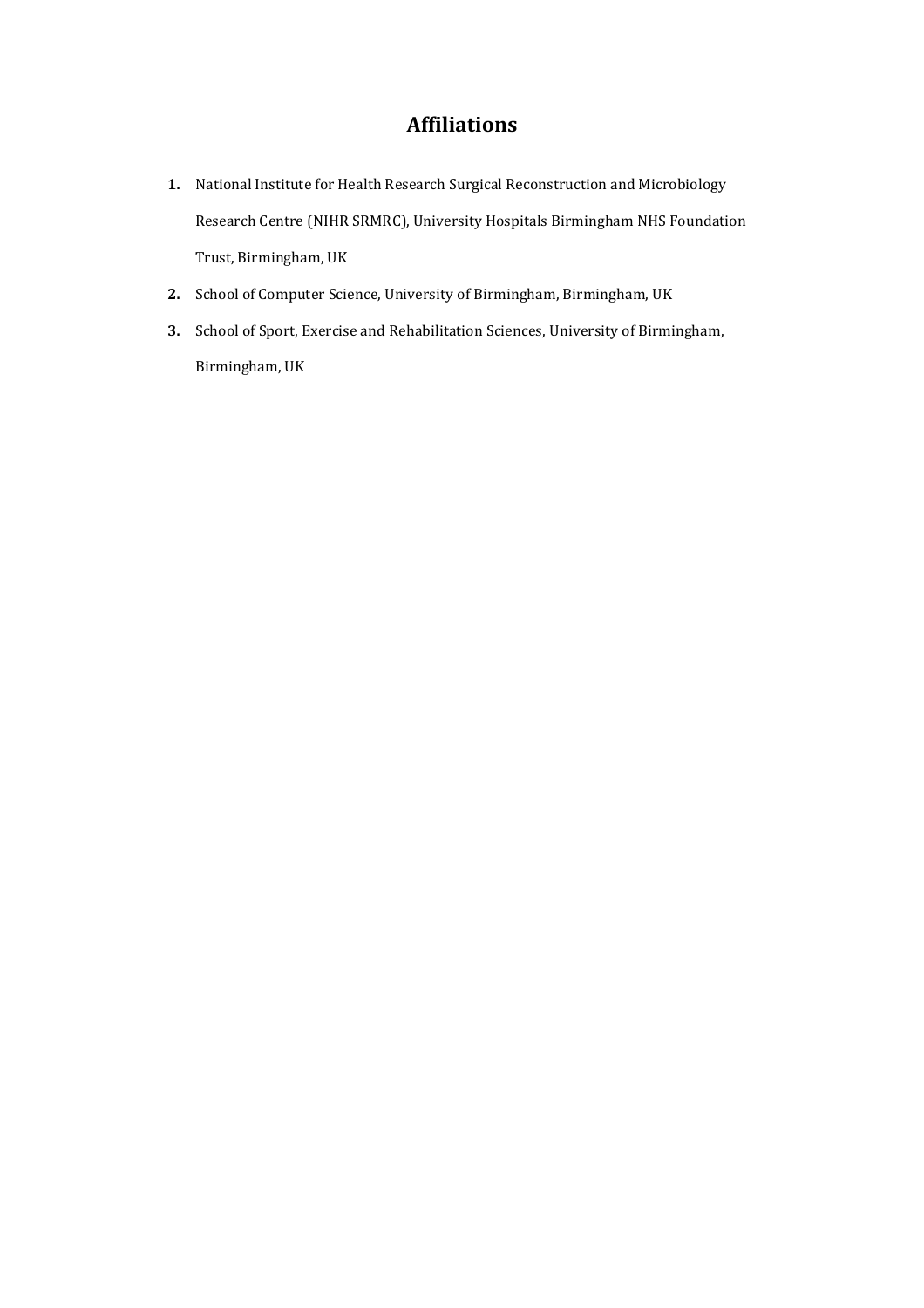## **Authors' contact information**

Dr David James Davies, MD., PhD, MRCS (Eng)

National Institute for Health Research Surgical Reconstruction and Microbiology Research Centre

(NIHR SRMRC)

University Hospitals Birmingham NHS Foundation Trust

Heritage Building (Old Queen Elizabeth Hospital)

Edgbaston

Birmingham

B15 2TH

UK

Telephone: 0121 371 6741

Fax: 0121 371 689

E-mail: [David.Davies@uhb.nhs.uk](mailto:David.Davies@uhb.nhs.uk)

Dr Michael Clancy, PhD.

Telephone: 0121 371 6741

Fax: 0121 371 689

E-mail: MXC933@student.bham.ac.uk

Dr Hamid Dehghani, PhD.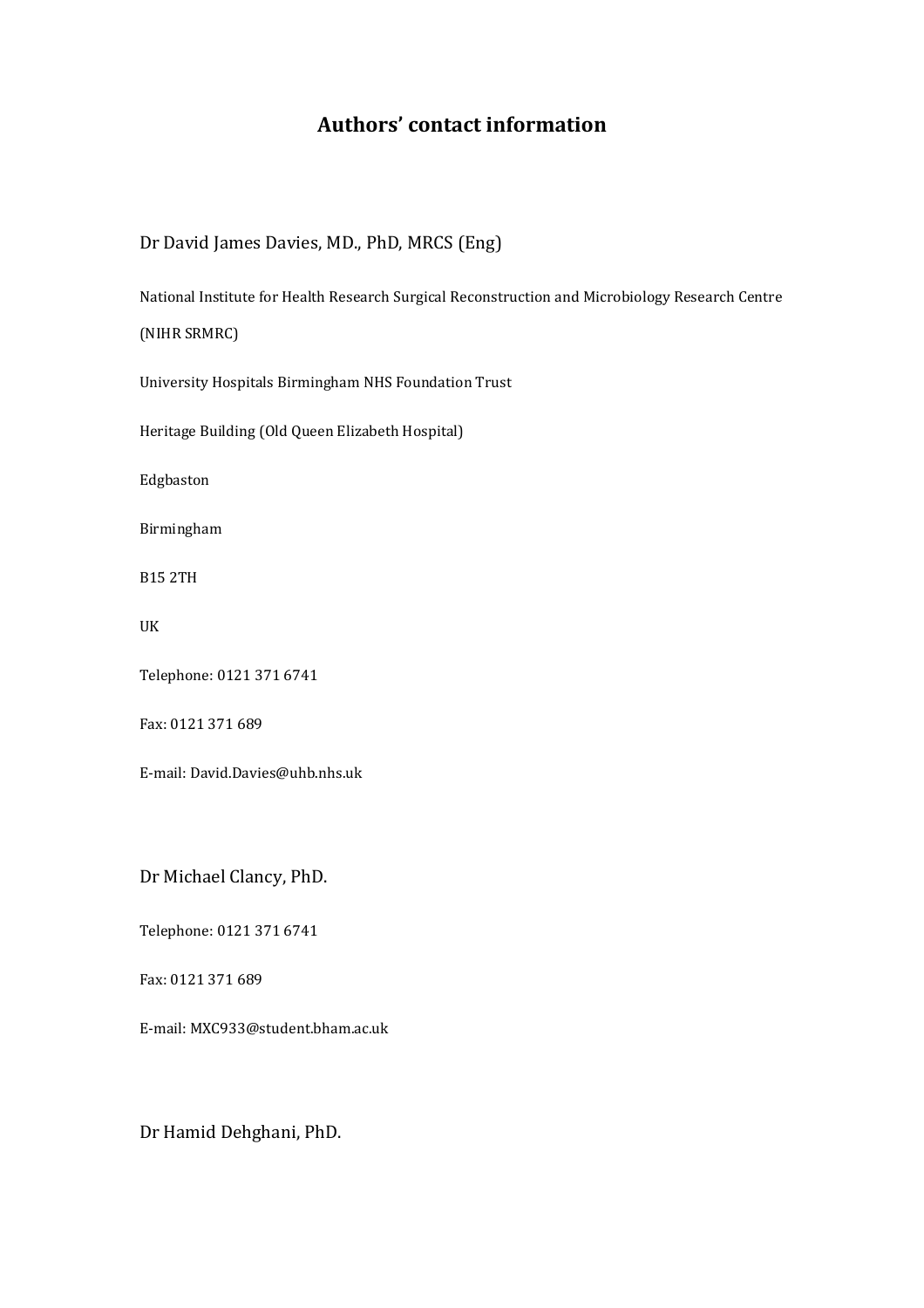Telephone: 0121 414 8728

Fax: 0121 414144 281

E-mail: h.dehghani@cs.bham.ac.uk

Dr Samuel John Edwin Lucas, PhD.

Telephone: 0121 414 8728

Fax: 0121 414144 281

E-mail: S.J.E.Lucas@bham.ac.uk

#### Dr Mario Forcione, MD.

Telephone: 0121 371 6741

Fax: 0121 371 689

E-mail: MXF610@student.bham.ac.uk

#### Dr Kamal Makram Yakoub, MD., MSc.

Telephone: 0121 371 6741

Fax: 0121 371 689

E-mail[: kamal.yakoub@uhb.nhs.uk](mailto:kamal.yakoub@uhb.nhs.uk)

## Prof Antonio Belli, MD., FRCS (SN).

Telephone: 0121 371 6741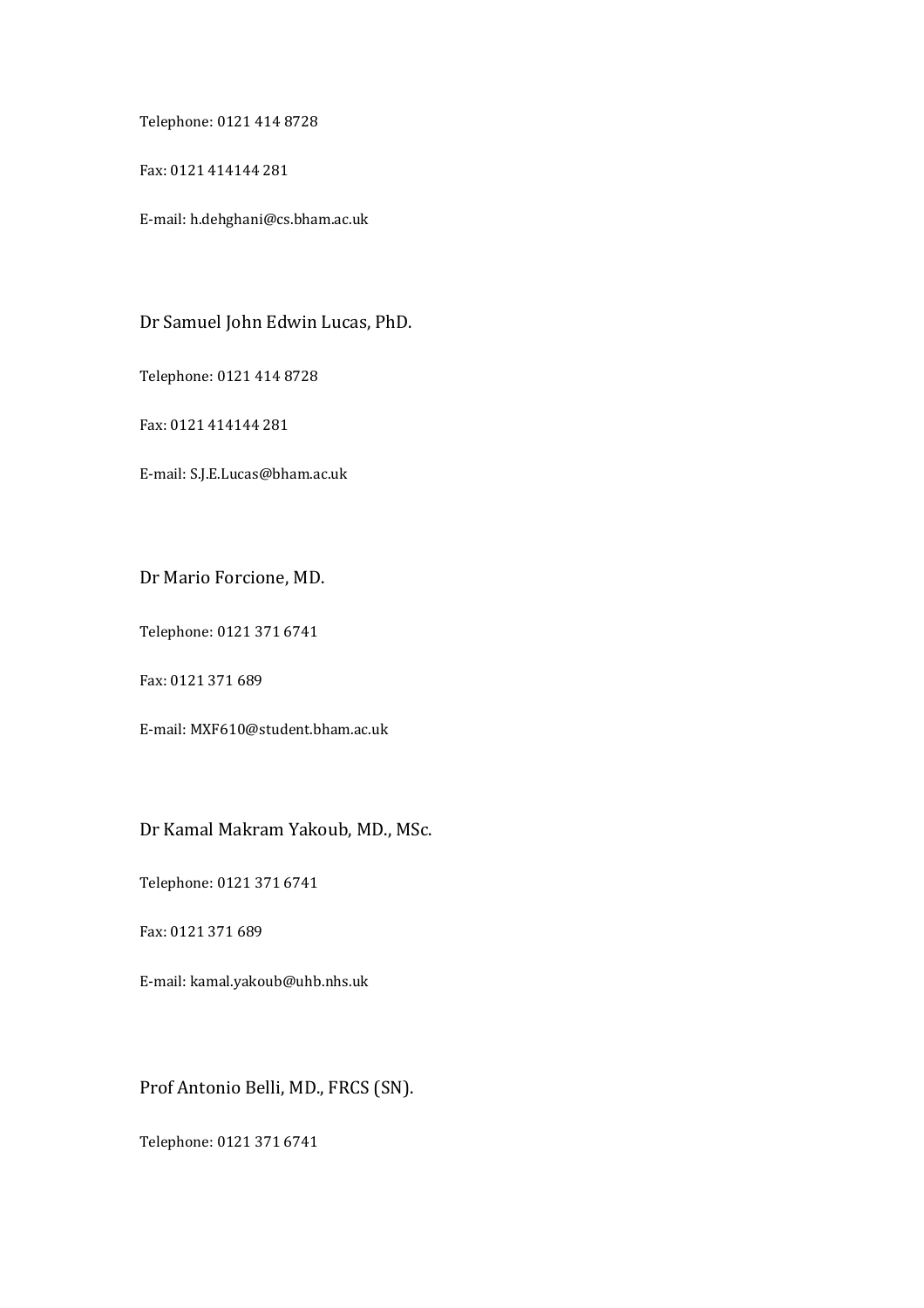Fax: 0121 371 689

E-mail: [a.belli@bham.ac.uk](mailto:a.belli@bham.ac.uk)

#### **Abstract**

The cost and highly invasive nature of brain monitoring modality in traumatic brain injury patients currently restrict its utility to specialist neurological intensive care settings. We aim to test the abilities of a frequency domain nearinfrared spectroscopy (FD-NIRS) device in predicting changes in invasively measured brain tissue oxygen tension. Individuals admitted to a United Kingdom specialist major trauma centre were contemporaneously monitored with an FD-NIRS device and invasively measured brain tissue oxygen tension probe. Area under the curve receiver operating characteristic (AUROC) statistical analysis was utilised to assess the predictive power of FD-NIRS in detecting both moderate and severe hypoxia (20 and 10 mmHg, respectively), as measured invasively. 16 individuals were prospectively recruited to the investigation. Severe hypoxic episodes were detected in 9 of these individuals, with the NIRS demonstrating a broad range of predictive abilities (AUROC 0.68-0.88) from relatively poor to good. Moderate hypoxic episodes were detected in seven individuals with similar predictive performance (AUROC 0.576 – 0.905). A variable performance in the predictive powers of this FD-NIRS device to detect changes in brain tissue oxygen was demonstrated. Consequently, this enhanced NIRS technology has not demonstrated sufficient ability to replace the established invasive measurement.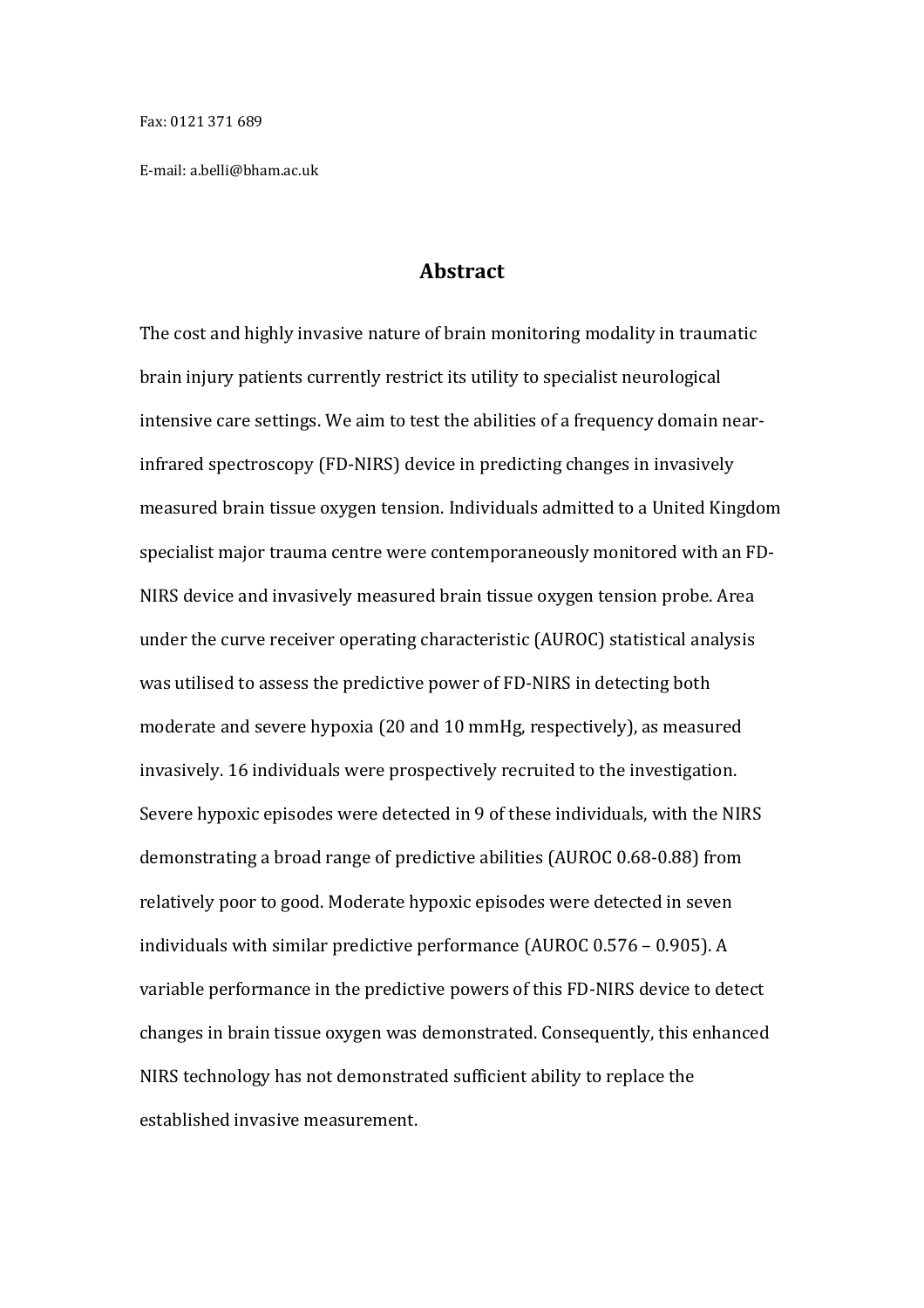## **Keywords**

frequency domain near-infrared spectroscopy; traumatic brain injury; brain tissue oxygen tension; critical care; cerebral hypoxia; cerebral non-invasive monitoring.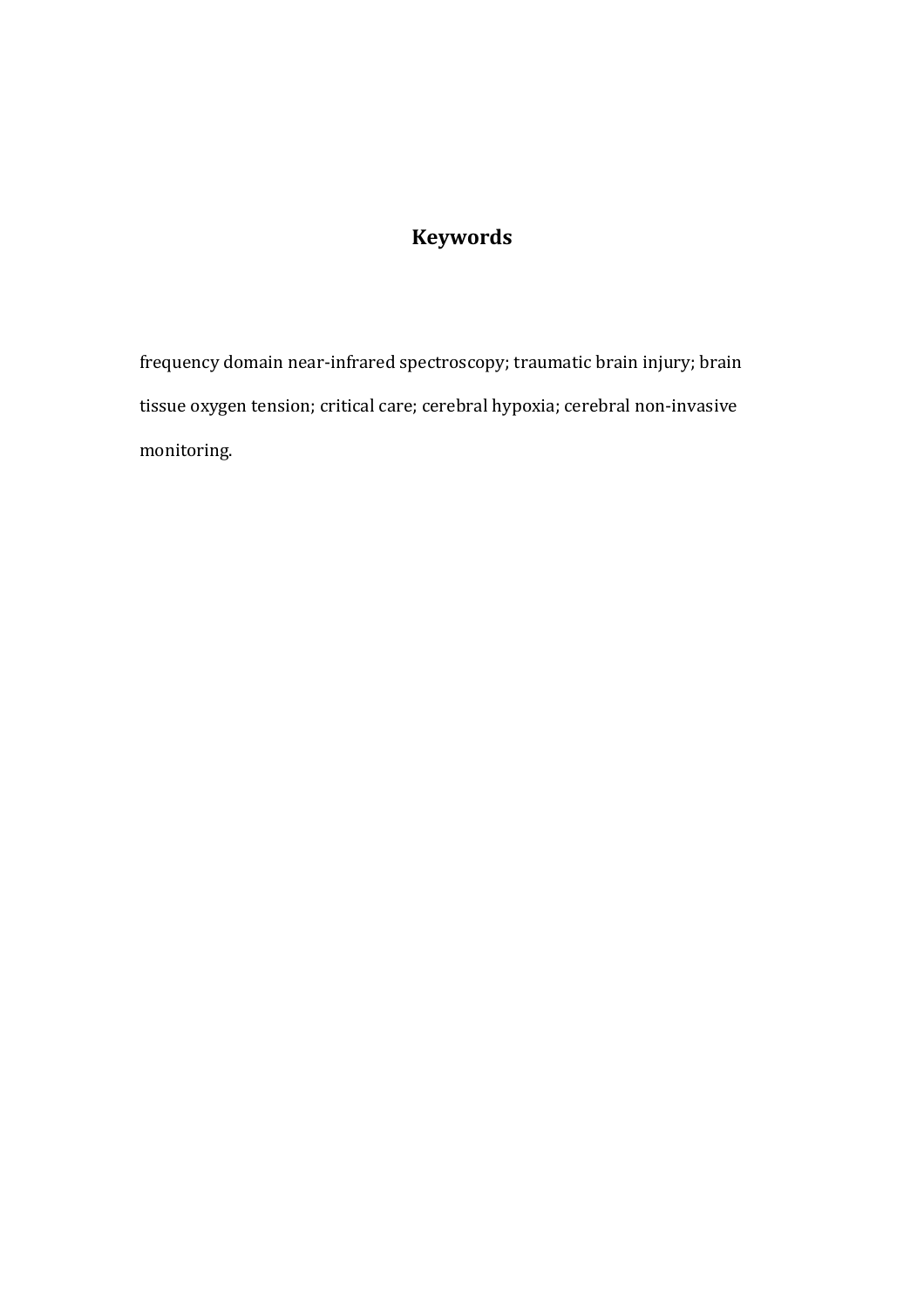### **Introduction**

Traumatic brain injury (TBI) is a global health problem constituting a significant and expanding disease burden. Within the United States and other similar western economies it is thought to directly affect up to 2% of the population. <sup>1</sup> It is a broad spectrum of pathology, encompassing a variety of levels of severity from mild injury where recovery is brisk and complete, to death or devastating injury resulting in the requirement for life-long care.

In the case of moderate or severe TBI (where consciousness is impaired and significant neurological damage has been sustained), invasive monitoring techniques of various brain-based physiological parameters is required. Output parameters from these monitoring modalities can be utilised by clinicians to:

a) Optimise intra-cranial homeostasis (for brain tissue preservation);

- b) Orchestrate timely surgical or non-surgical intervention;
- c) Forecast prognosis and formulate suitable management plans based on these.

These brain monitoring are used alongside general systemic physiological parameters such as arterial blood pressure, blood gas composition, core temperature and pupillary reflex function. The most frequently employed are intra-cranial pressure (ICP) measurement, brain tissue oxygen tension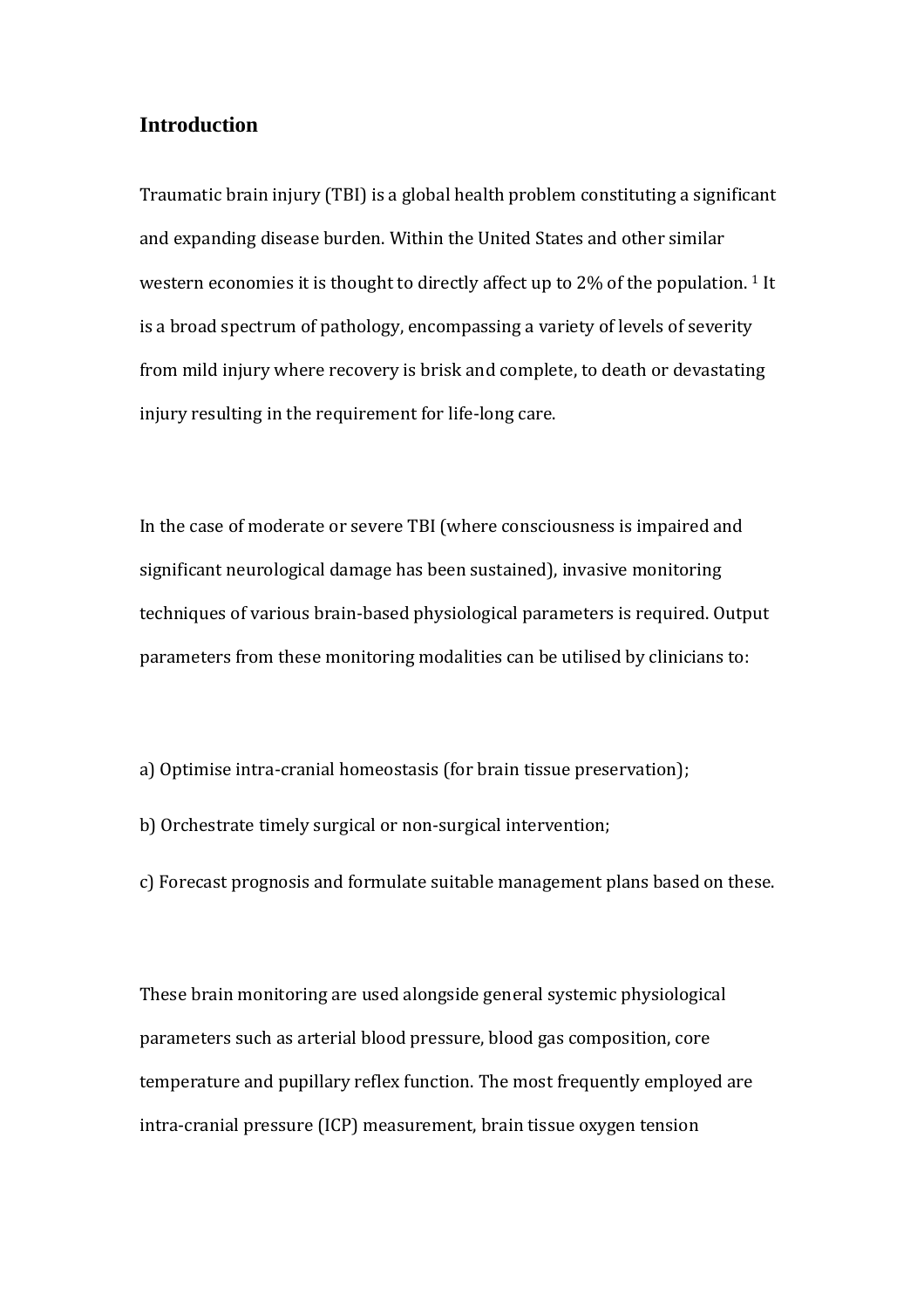measurement (PbtO2) and cerebral tissue microdialysis. <sup>2</sup> In the absence of contemporaneous operative intervention (craniotomy), all of the abovementioned brain monitoring techniques require an access hole to be drilled into the skull vault along with a wire or catheter to be passed through cerebral tissue. This is an invasive procedure, with an associated potential morbidity and high equipment cost arising from single-use items. 3

This method of ICP monitoring is the most commonly applied invasive monitoring technique in TBI. Despite this, the evidence surrounding the intensive management of these patients, based directly on the absolute values of this parameter, is equivocal and potentially has no discernible benefits over serial axial/CT imaging. <sup>4</sup> However, this evidence must be considered carefully within the confines of the surgical equipoise on which they were executed.

Cerebral tissue oxygen tension (PbtO2) is an established adjunct to the measurement of ICP, <sup>5</sup> and substantial evidence exists to suggest that making clinical decisions and guiding management based on this parameter have a positive effect on clinical outcome. <sup>6</sup> Beyond its current independent abilities, PbtO<sup>2</sup> also has the advantage of providing more detailed information regarding changes in brain oxygenation and perfusion than pressure measurement alone, this in turn allows for qualification of metabolic data. <sup>7</sup> Despite these promising findings, PbtO2 still represents a highly invasive and expensive method of monitoring brain physiology after TBI, and its use (like all similar modalities) is currently limited to critical care centres within tertiary referral (specialist) centres. A non-invasive monitoring technology that can demonstrate an accurate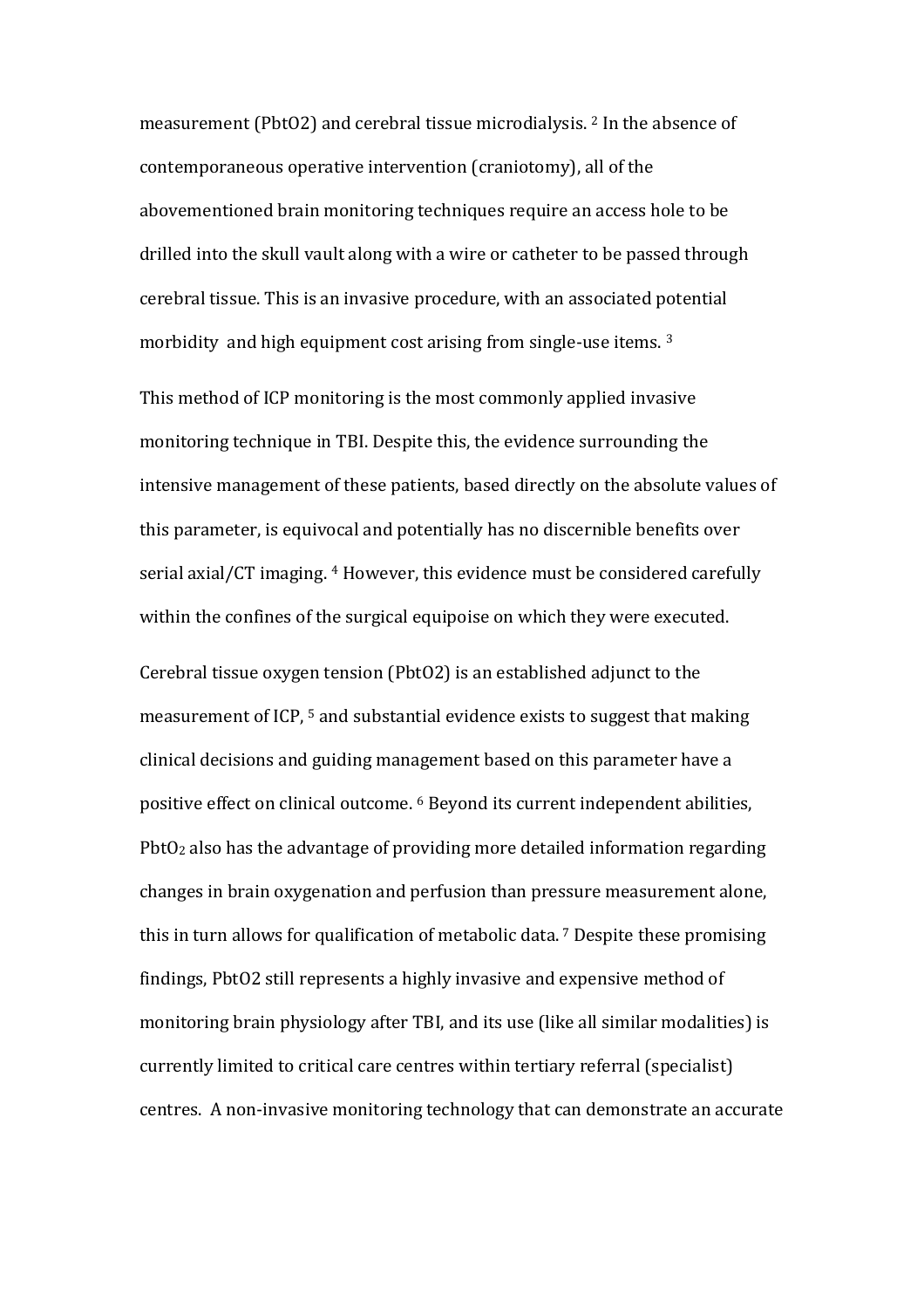reflection of this parameter and an acceptable equivalence would be extremely useful in expanding the effective monitoring of brain physiology earlier in the patient journey and beyond this specialist environment. The potential reduction in cost and potential morbidity would also be of significant advantage for such a monitoring device.

Near Infra-Red Spectroscopy (NIRS) represents a clinically viable method of monitoring brain physiology within a number of important clinical contexts (e.g., cardiac surgery). <sup>8</sup> This technology relies on the passage of near-infrared light (wavelength 700-1000nm) through a proscribed block of target tissue, the degree of absorbance of this light (as predicted by the Beer-Lambert principle. Fig. 1) is then directly proportional to the quantity of target absorbing molecules (i.e., chromophores) within the volume of tissue passed through by the emitted photons.

To date, attempts of incorporate NIRS into mainstream TBI management has been limited due concerns regarding the reliability of output parameters. 9, 10 The overwhelming majority of clinical investigations into the use of NIRS in TBI have utilised a traditional form of the technology (continuous wave parameter recovery) in which the amount and nature of tissue scatter are assumed homogenous through the observed tissue. <sup>9</sup>At the present time, this technology has not yet demonstrated sufficient ability to replace invasively measured intracranial parameters including PbtO2 measurement. 8-10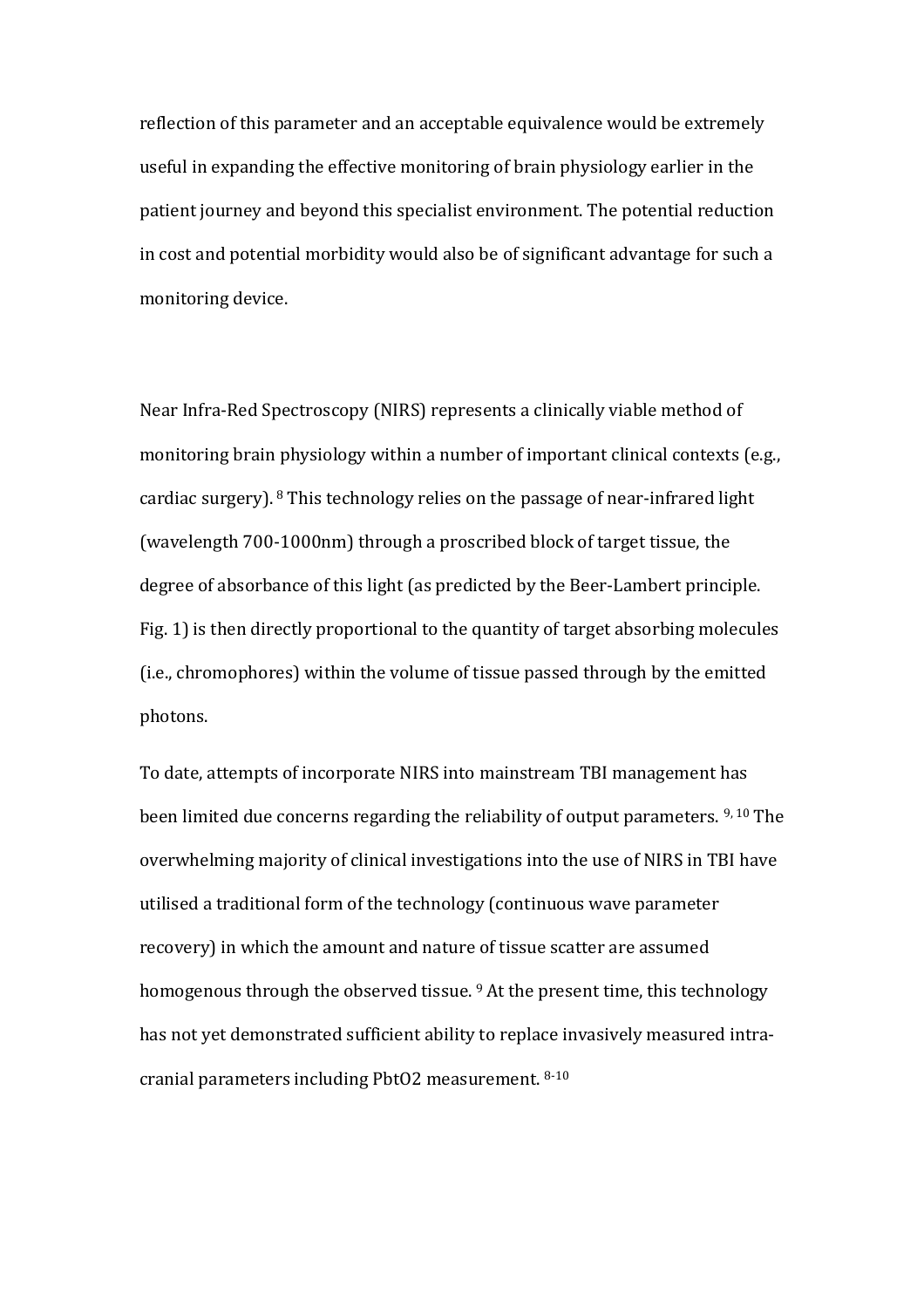Many theoretical explanations regarding why the technology has failed to demonstrate sufficient accuracy have been proposed. For example, signal contamination from superficial (non-brain) tissue, the inability to confidently quantify photon scatter within tissue and the absence of absolute quantitative measurements of chromophores are considered among the most important factors. <sup>11</sup>Within the context of TBI, quantitatively accurate parameters and the reduction in inter subject variability of these are of particular importance. In many clinical settings where NIRS has demonstrated useful utility a key factor is prior functional knowledge of the patient specific functional (neurological) status <sup>9</sup>. In such cases the initial NIRS parameters are meaningless and can be normalised to an arbitrary unit baseline, simple knowledge of how these parameters change over a period of observation is sufficiently useful. In TBI management, however, quantification of the injury sustained (in comparison to normal physiology) is essential early in the patient journey.

Many advances in NIRS technology have been implemented to overcome its limitations and facilitate its greater use in key clinical settings; the development of frequency domain (FD-NIRS) parameter recovery is worthy to be mentioned. Continuous wave devices emit light into target tissue at a constant intensity, whereas FD-NIRS continuously modulates this intensity. These changes in intensity are detected, allowing an assessment of phase shift (Fig. 2). From these a specific tissue value for light scatter can be derived and incorporated into the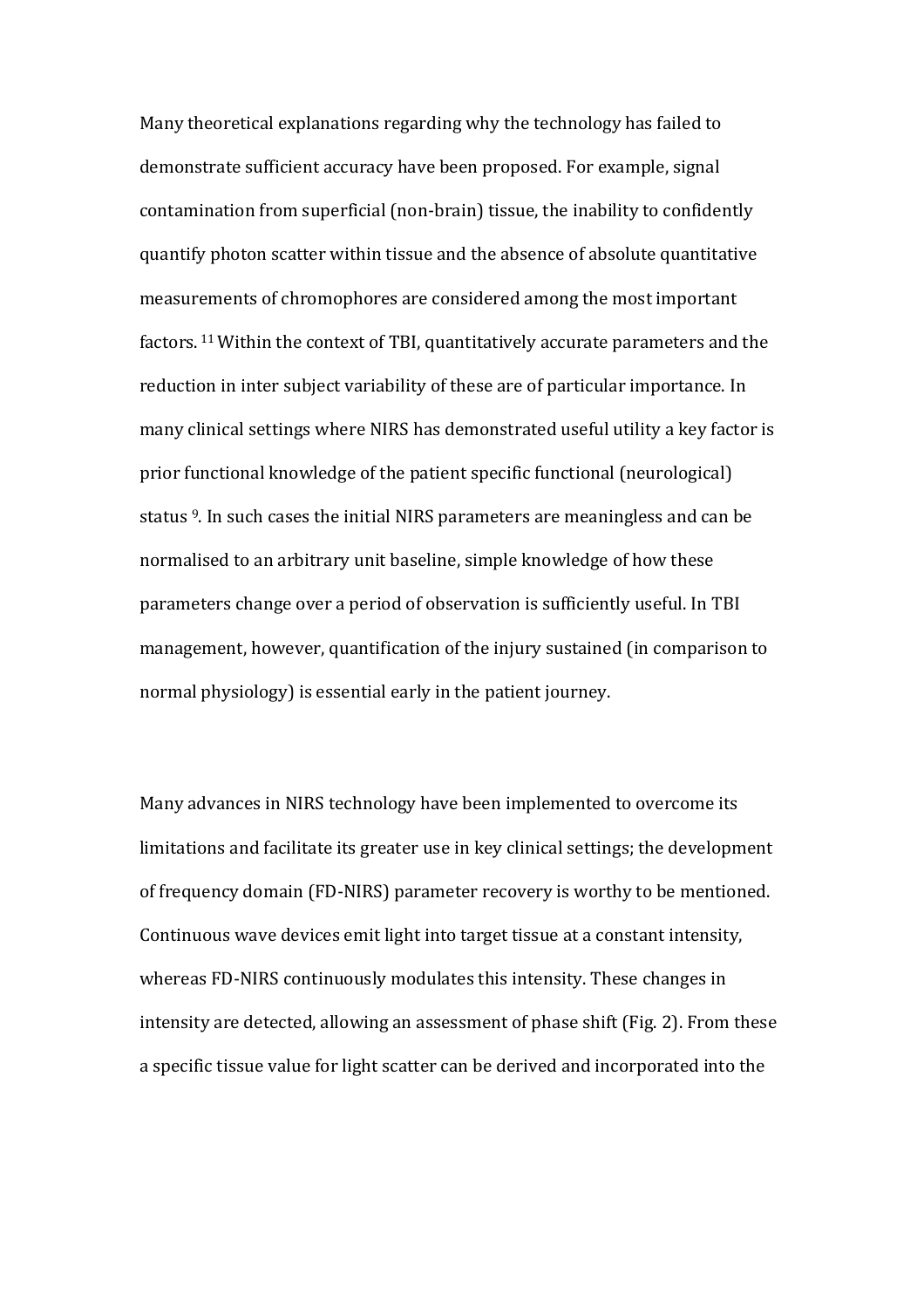device output parameters, in turn this will theoretically improve their quantitative accuracy.

A number of important advances in NIRS parameter recovery demonstrating promising improvements in quantitative accuracy have involved complex skin contact arrays, 11, <sup>12</sup> and expensive (often customised) light emitting and detection technology. 13, 14 However, this technology has (as yet) not been tested in the mainstream clinical TBI area as to its ability to replace mainstream invasive monitoring modalities or be utilised independently.

#### Aim

Our primary aim is to investigate the ability of a commercially available and clinically viable FD-NIRS device to predict clinically significant changes in contemporaneously measured brain tissue oxygen tension within the context of TBI patients.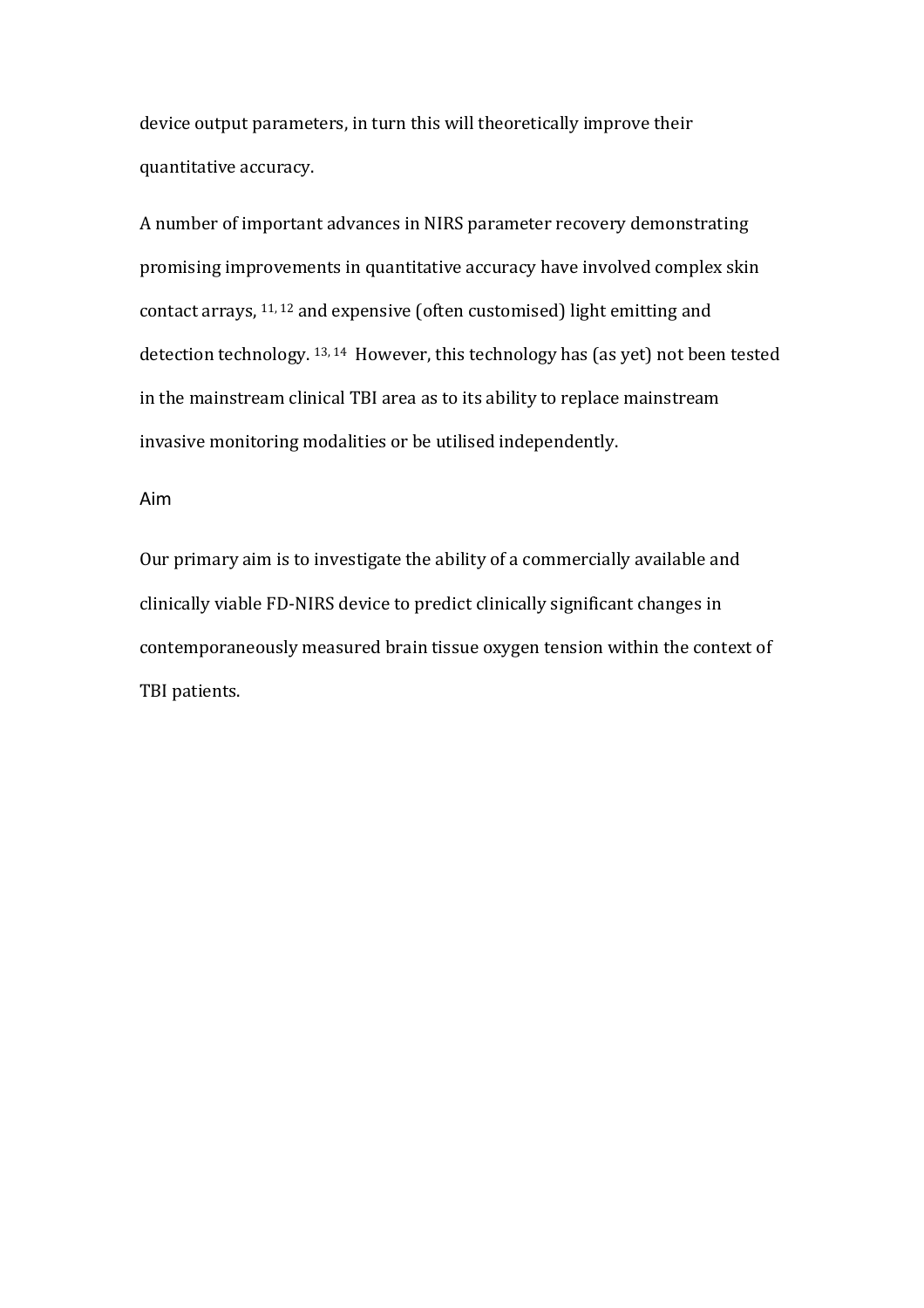#### **Methods**

National and institutional ethical approval was obtained for this investigation as part of the National Institute for Health Research portfolio study Red Diamond (approval code 14/EE/0165, July 2014). Due to the nature of the investigation, consent at the time of enrolment in all cases was obtained either by a nominated professional or personal consultee.

#### Setting

The University Hospital Birmingham, Queen Elizabeth represents one of the largest tertiary referral and major trauma centres in the UK. The neurosurgical and traumatic brain injury service serves a population of over 4 million individuals, it also represents the primary role 4 medical facility for the UK armed forces, with the headquarters of the Royal College of Defence medicine situated on site.

#### Equipment

The Raumedic PbtO2 invasive brain tissue oxygen measuring system is an established and commercially available monitoring system utilising fluorescence-quenching technology. This detects changes in free oxygen concentration within a given medium via a reduction or 'quenching' of the fluorescence (to a specific wavelength of light) of a given substance (in this specific case ruthium/pyrene di-butyric acid <sup>15</sup>) by the presence of oxygen (Fig. 3). <sup>15</sup>Alternatively available systems utilise a Clarke cell (Catalytic platinum electrode under a permeable membrane) to quantify free oxygen. <sup>16</sup> Reports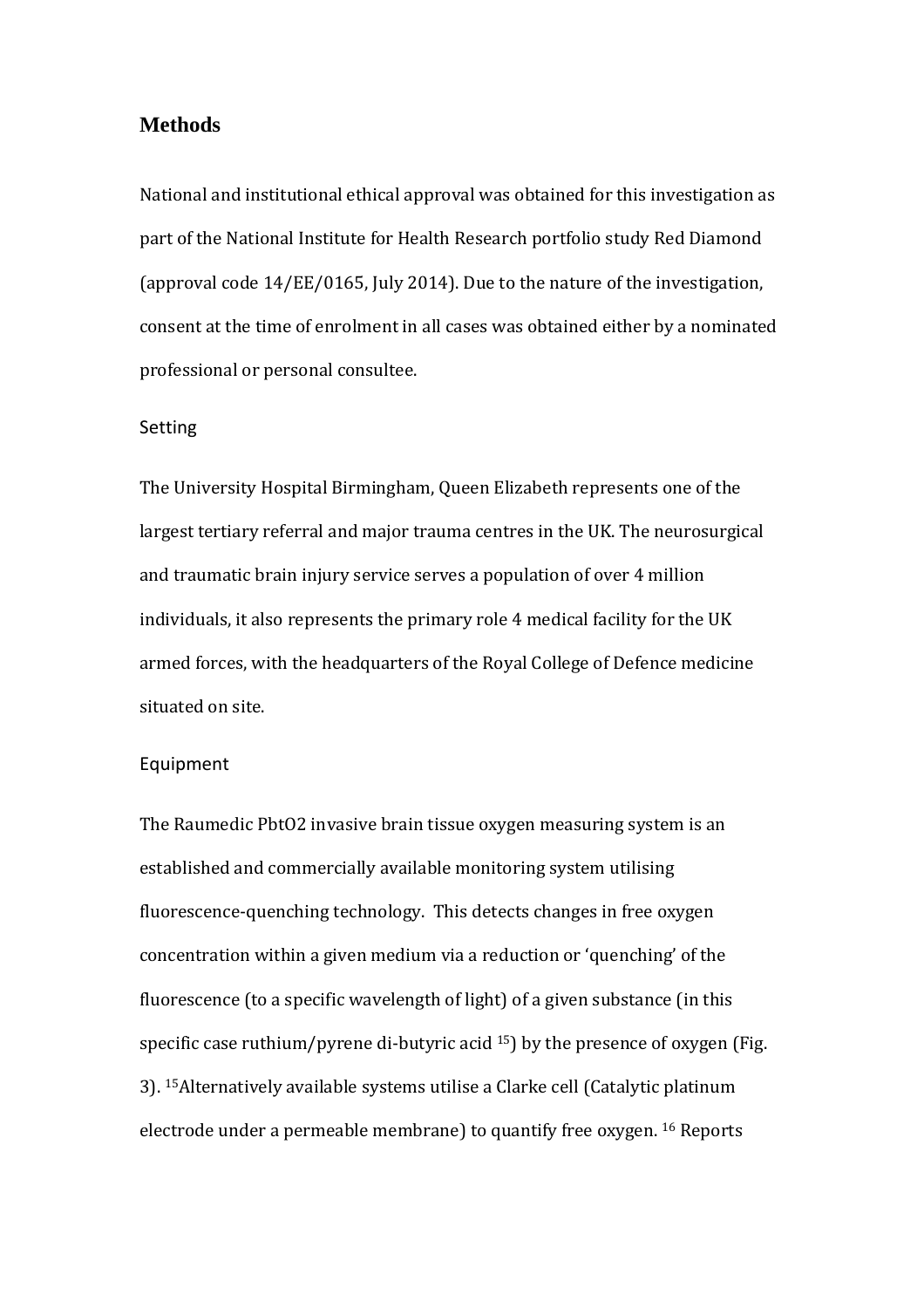within the literature suggest that these two methods are at least equivalent in terms of their accuracy, <sup>17</sup> however the fluorescence quenching method has certain theoretical advantages including negating the requirement for a metallic catalyst within the tip of the electrode and a theoretical improved resistance to particulate fouling of the detection interface. Placement of the Raumedic PbtO2 catheter can be either via an intra-cranial bolt or tunnelled free-hand placement, the device is fully MRI compatible and is a combined ICP and brain tissue temperature sensor (removing the requirement for an additional ICP monitor). When introduced via the proprietary bolt system the depth of tissue penetration is fixed, in cases where this was utilised the manufacturers specific drill was utilised. The position and insertion method of each invasive monitor were recorded, in cases of where open surgery was not performed prior to the insertion of the monitor (and without any additional indication) the bolt was placed over kocker's point (right side, 2cm anterior to coronal suture, mid pupillary line) in line with our ethical approval to follow standard departmental procedure.

The ISS (Il, USA) Oxiplex TS is a commercially available and clinically viable point of care FD-NIRS device. In standard form (as used) it has 2 functioning channels with a linear 4 source / 1 detector layouts (Fig. 4). Each source emits light at 2 wavelengths of 680 and 830nm, this combined with its intensity modulation provides a (theoretical) quantitative output parameter (micrograms of chromophore within the region of acquisition) for both oxygenated and deoxygenated haemoglobin (Hb). Flexible contact pads incorporate the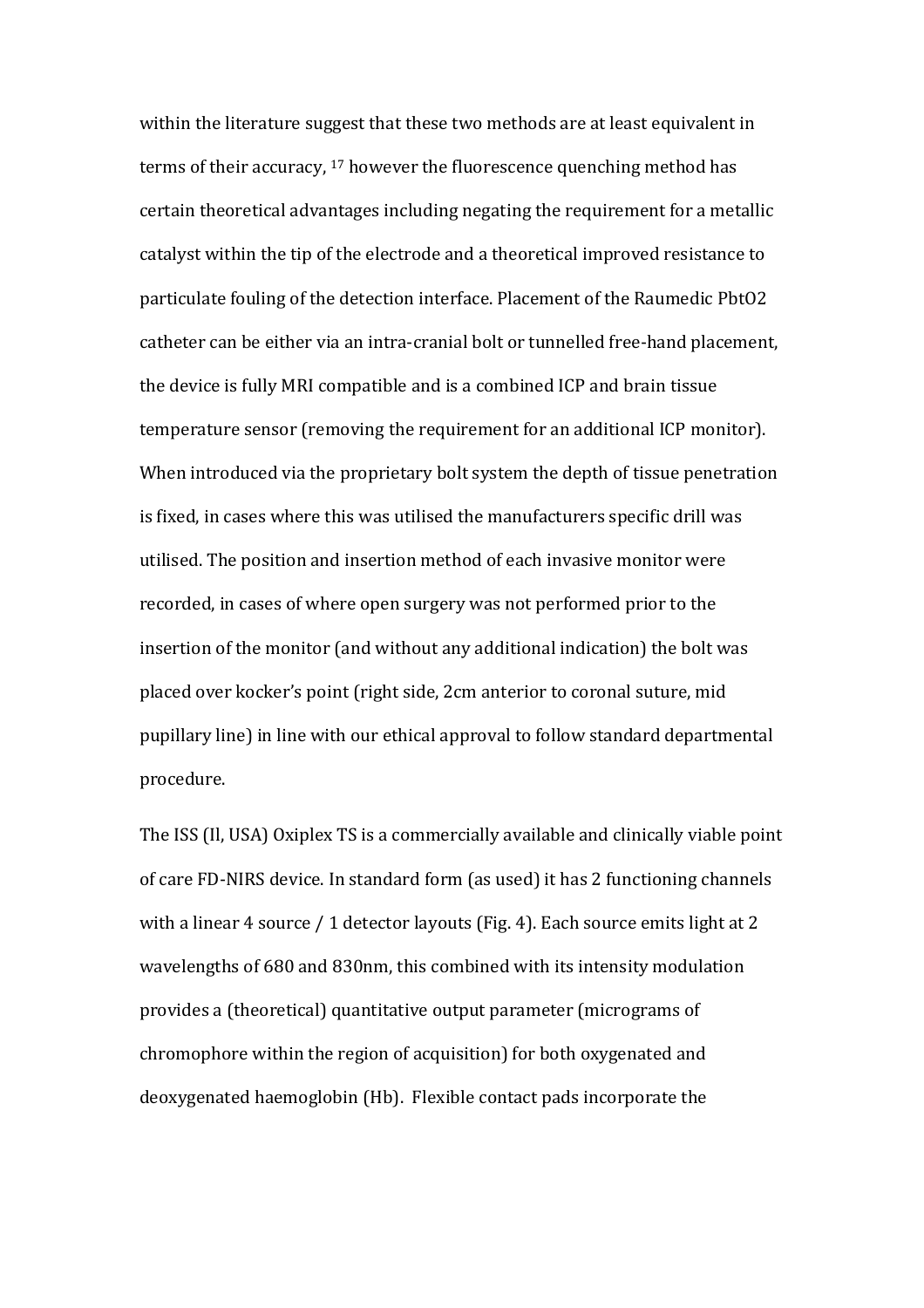source/detector array, with light transmitted to and from the skin via fibre optic bundles with detected light augmented via a photo-multiplication device (PMT). Both monitoring modalities were set at identical data acquisition frequencies of 1Hz, with synchronisation of data streams undertaken contemporaneously (Fig. 5); higher resolution observation was available but not undertaken. Event triggers on respective devices logged significant events (e.g. patient turning)

#### Procedure

Eligible patients are identified through the institutional neurosurgical referral service by research staff. Consent was then obtained once it was established that invasive intra-cranial monitoring was mandated.

The ICP/PbtO2 catheter was placed as dictated by clinical requirement (bolt/tunnelled), including site/side of catheter. Fibre optic integrity was then confirmed along with an oxygenation challenge to confirm functionality of the probe as described by Wilensky et al. <sup>17</sup> Failure to establish a reliable and reactive tissue oxygen tension measurement to this acute challenge excluded that individual data from the primary analysis. Radiological investigation to confirm the anatomical site of the catheter tip was not routinely performed.

Regular calibration prior to use of the ISS NIRS device was undertaken with manufacturer supplied (fixed scatter property) gel blocks to ensure consistent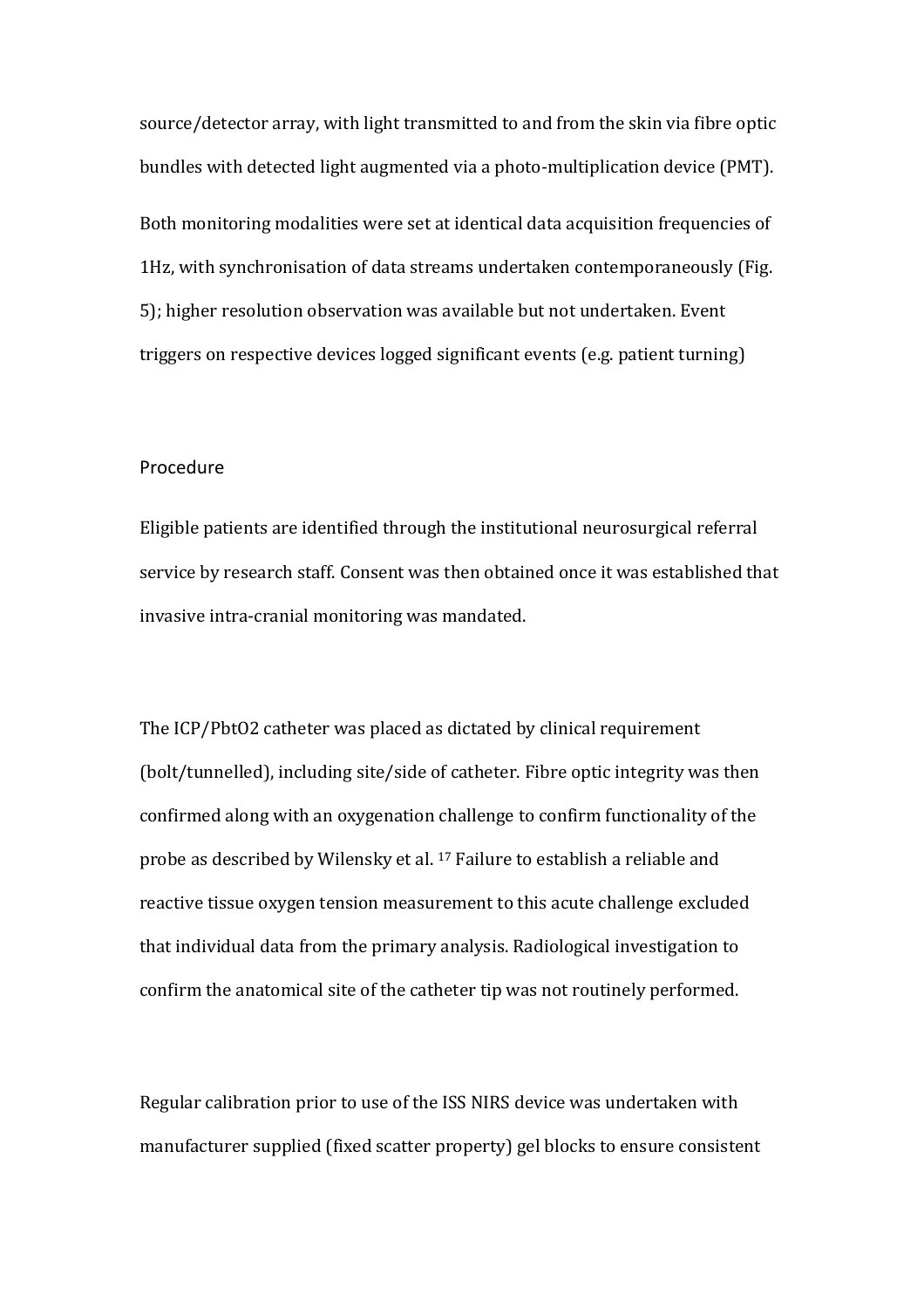measurements throughout the investigation. NIRS probes were placed symmetrically on both sides of the forehead, with prior surface preparation and cleaning of the skin. On each individual, the centre of the probe (corresponding approximately to the field of NIRS acquisition) was placed approximately 2 cm superior to the supra-orbital ridge in the mid-pupillary line. After establishing a stable baseline signal, the probes were secured and shielded from ambient light contamination with a 6-cm wide elastic bandage, this also served to stabilise the associated fibre optic lines.

Once stable observations were established for each monitoring modality, data markers were placed simultaneously on both modality loggers allowing accurate synchronisation of the data streams. Recording would then be continued for the duration of clinical monitoring or up to 72 hours after injury (whichever occurred first). No more than 20 hours of continuous observation was undertaken to minimise the risk of skin necrosis due to the presence of the pads, a minimum of 4 hours rest would then be allowed prior to re-commencement.

#### Specific Inclusion Criteria

Inclusion criteria into this investigation included adult patients admitted with moderate or Severe TBI requiring the insertion of an invasive cerebral monitor.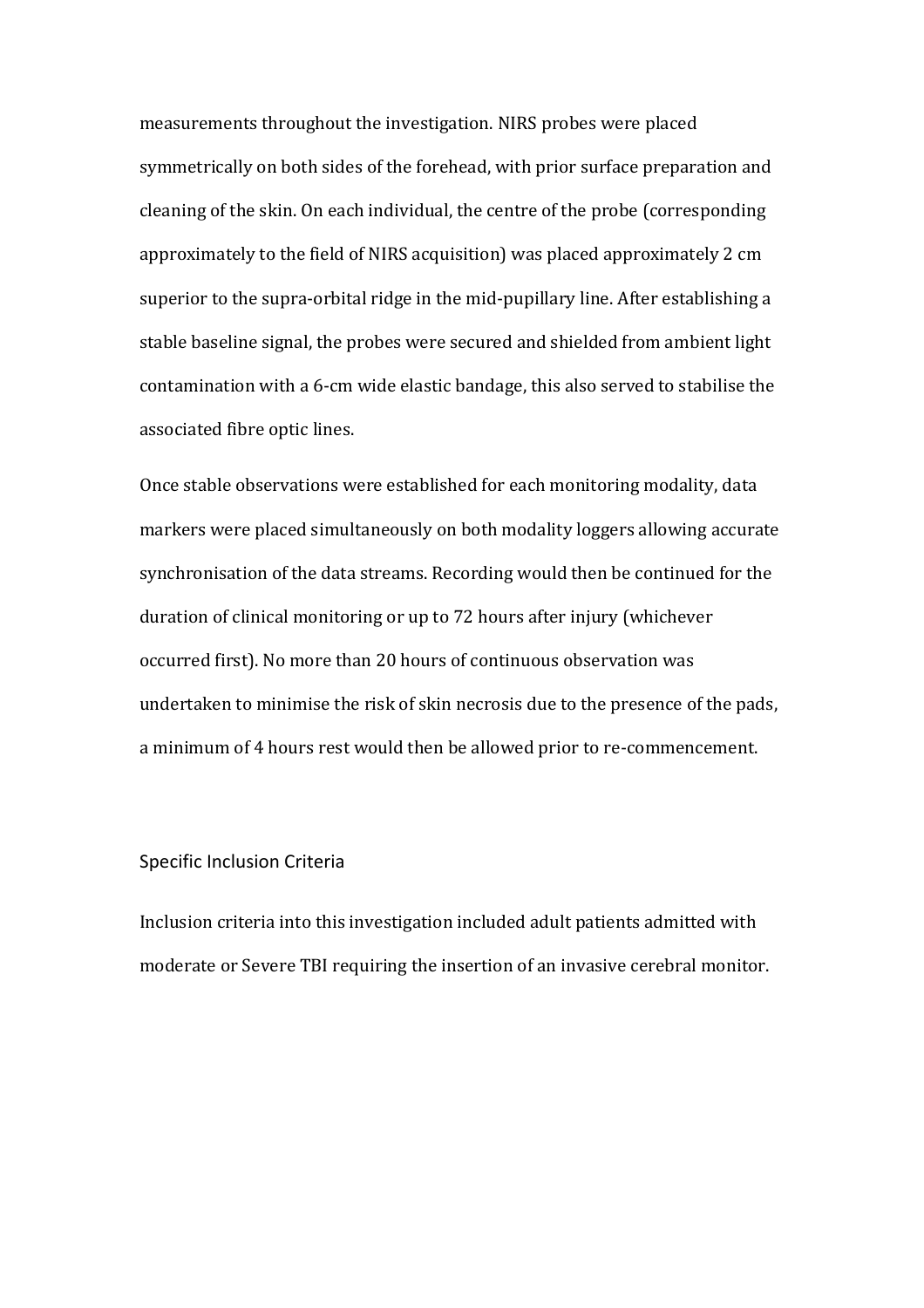Specific Exclusion Criteria

- Any significant frontal bone or soft tissue injury causing significant disruption of the normal anatomy

- Existing frontal / bi-frontal craniectomy or bony defect under NIRS probe placement site (pre-monitoring)

-Frontal extra/sub-dural haematoma or contusion within the field of NIRS acquisition at the commencement of measurement.

- Any pre-existing chronic or progressive neurodegenerative disease

Data Acquisition and Analysis

Continuous 1Hz data acquisition was acquired and recorded for both NIRS and PbtO2, for the purpose of analysis only NIRS data acquired from the channel ipsilateral to the inserted invasive monitoring catheter was considered (as this is acknowledged as a local/focal measurement). For both modalities data was recorded via device specific loggers, and exported in excel format after protocol completion for analysis. Output data relating to PbtO2 was recorded as an absolute partial pressure (mm Hg), and NIRS parameters were recorded (for the purposes of analysis) as Hb saturation (derived from the relative absorptions of oxygenated and deoxygenated Hb). This was felt to be the most appropriate NIRS-based parameter as it incorporates data from both oxygenated and deoxygenated Hb.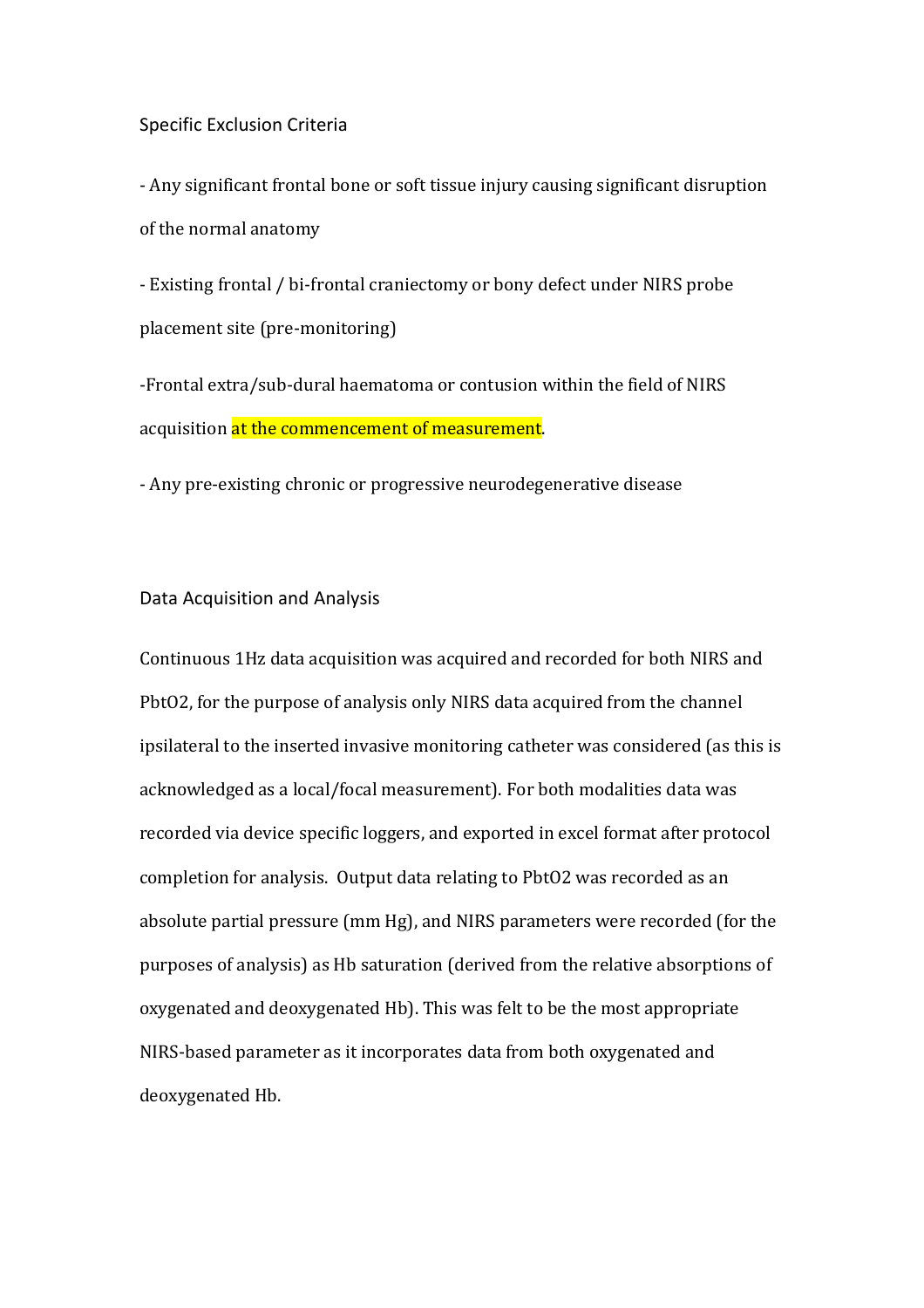For the purposes of analysis, the PbtO2 values were categorised in terms of significant change and absolute values as follows:

#### Severe hypoxia as a change in  $Pbt0<sub>2</sub>$  below 10mmHg

 $\bullet$  Mild hypoxia as a change in Pbt0<sub>2</sub> below 20mmHg

These numbers are based on a number of extensive published investigations quantifying physiological and pathological values for PbtO2 within the context of TBI, with accompanying outcome data. 5, 6, 17, 18 The identification of episodes of invasively detected ischemia by our selected NIRS device is a primary aim of this investigation, as the overall objective of this work is to test the suitability of this monitor to be used independently within the context of TBI. Therefore, we feel that NIRS technology should be sufficiently sensitive to detect moderate changes in PbtO2.

These definitions were then used to conduct logistical regression analyses utilising Area Under Curve Receiver Operating Characteristics (AUROC) to relate changes in NIRS parameters (saturation) to changes in PbtO2. This method of analysis gives a measure of discrimination, quantifying the ability of any point measurement in NIRS saturation to predict hypoxia. The closer the AUROC value to 1 the better the discriminative ability. An AUROC value of 0.5 is approximately equivalent to the average performance from guessing at random.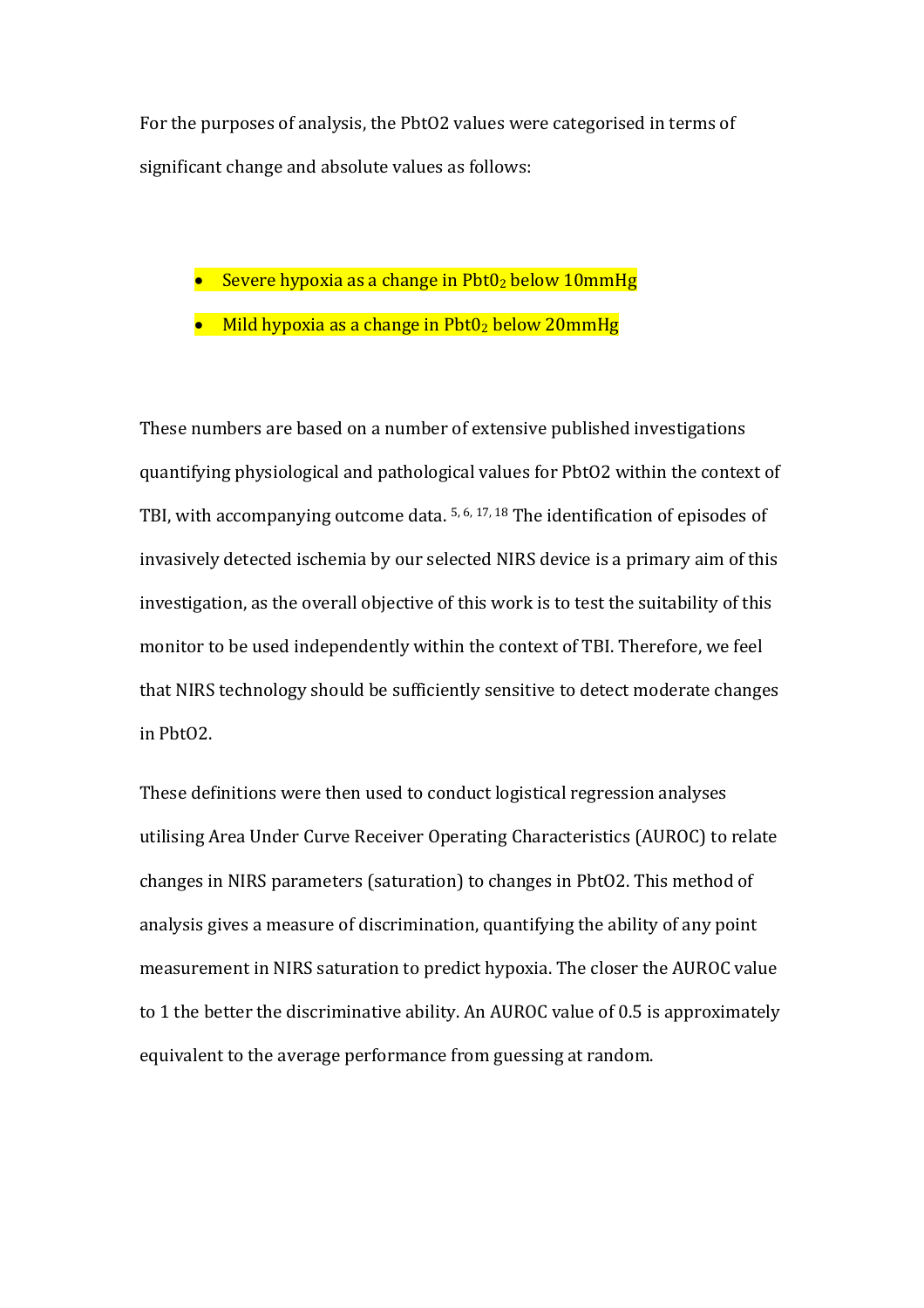#### **Results**

A total of 16 patients (13m/3f) were recruited to the investigation between December 2014 and March 2016. In 4 of these individuals, specific equipment issues (inadequately reactive PbtO2 trace, overly noisy NIRS parameters, evolving forehead haematoma) made useful analysis of the data impossible, they were therefore excluded. 18 patient/patient families were approached in total however 2 declined consent.

Of the 12 remaining recruited patients (9m/3f) the mean age of these individuals was 50.5yrs (median 54, S.D 17.5yrs). The most frequent mechanism of injury sustained was fall (n=6), followed by road traffic collision (n=4), blunt object assault  $(n=1)$  and gunshot injury  $(n=1)$ . The mean initial (best) post-resuscitative Glasgow Coma Scale of these individuals was 8 (range 4-11, median 8, S.D 2.3), with the majority (n=7) sustaining a severe TBI as classified by an initial GCS of 8 or less.

The mean time from injury to commencement of contemporaneous bi-modal monitoring (PbtO2 and NIRS) was 12.2 hours (median 12, S.D 5). A total of 1,021,590 paired data points were analysed (over 283 hours across all 12 patients), with 160,576 measurements representing severe hypoxia, and 492,988 measurements representing moderate hypoxia. The smallest individual patient data stream was 16,200 (4.4 hours) data points, the largest 111,000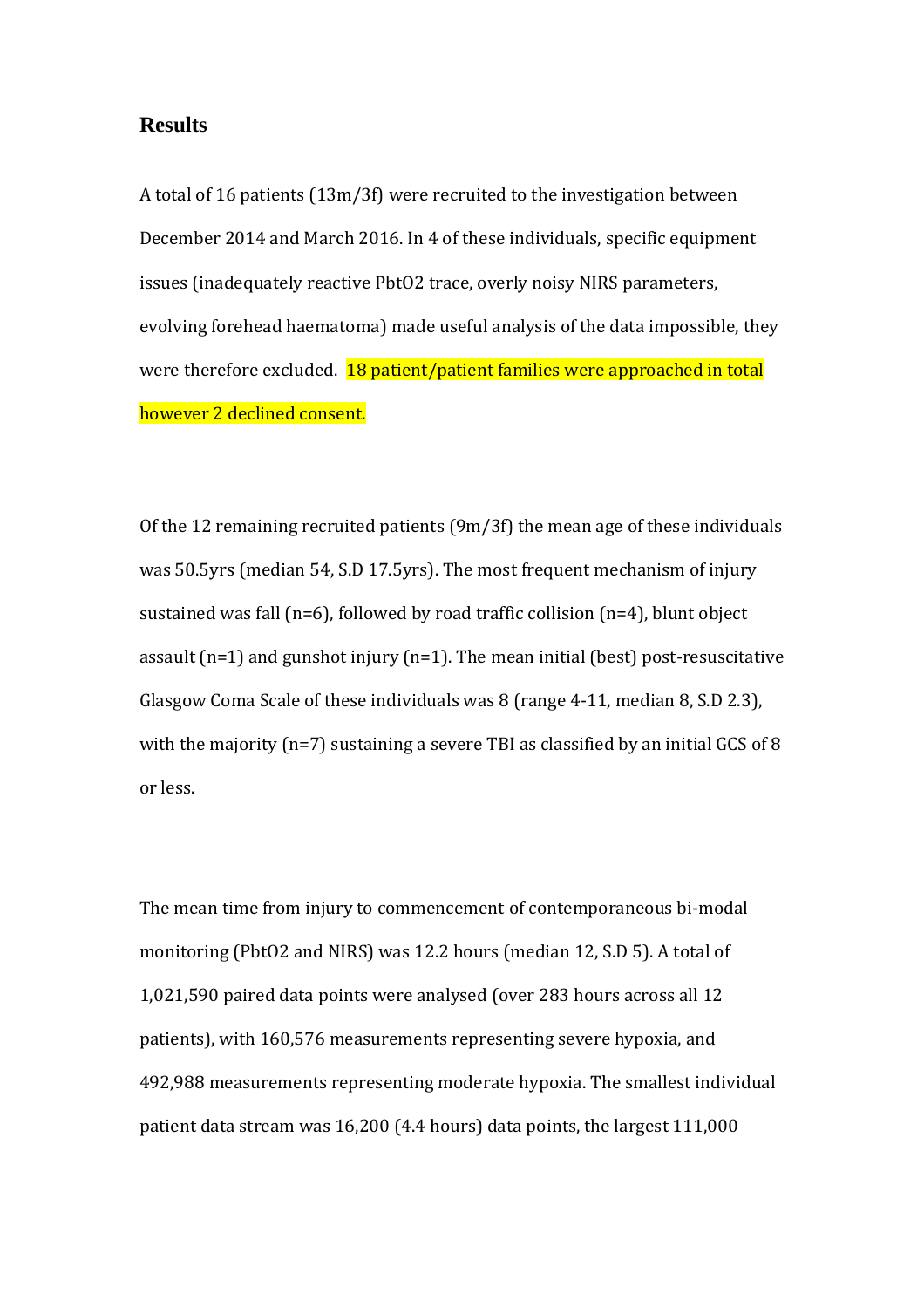(30.5 hours) and a mean of 86,901 (24 hours) data points across the group. In certain patients, corresponding data plots between NIRS and PBtO2 demonstrated good agreement on visual inspection (Fig. 6), however in a number of cases this was not the case (Fig. 7).

No fixed regime of post monitoring imaging was instigated; axial imaging requirements were dictated by clinical need. However all individuals recruited underwent imaging during the acute episode after commencement of multi modal monitoring. The timing of this varied from 2hours to 6 days. No apparent mass lesion directly within the field of NIRS acquisition was observed, however a number of images were acquired after removal of the monitoring apparatus.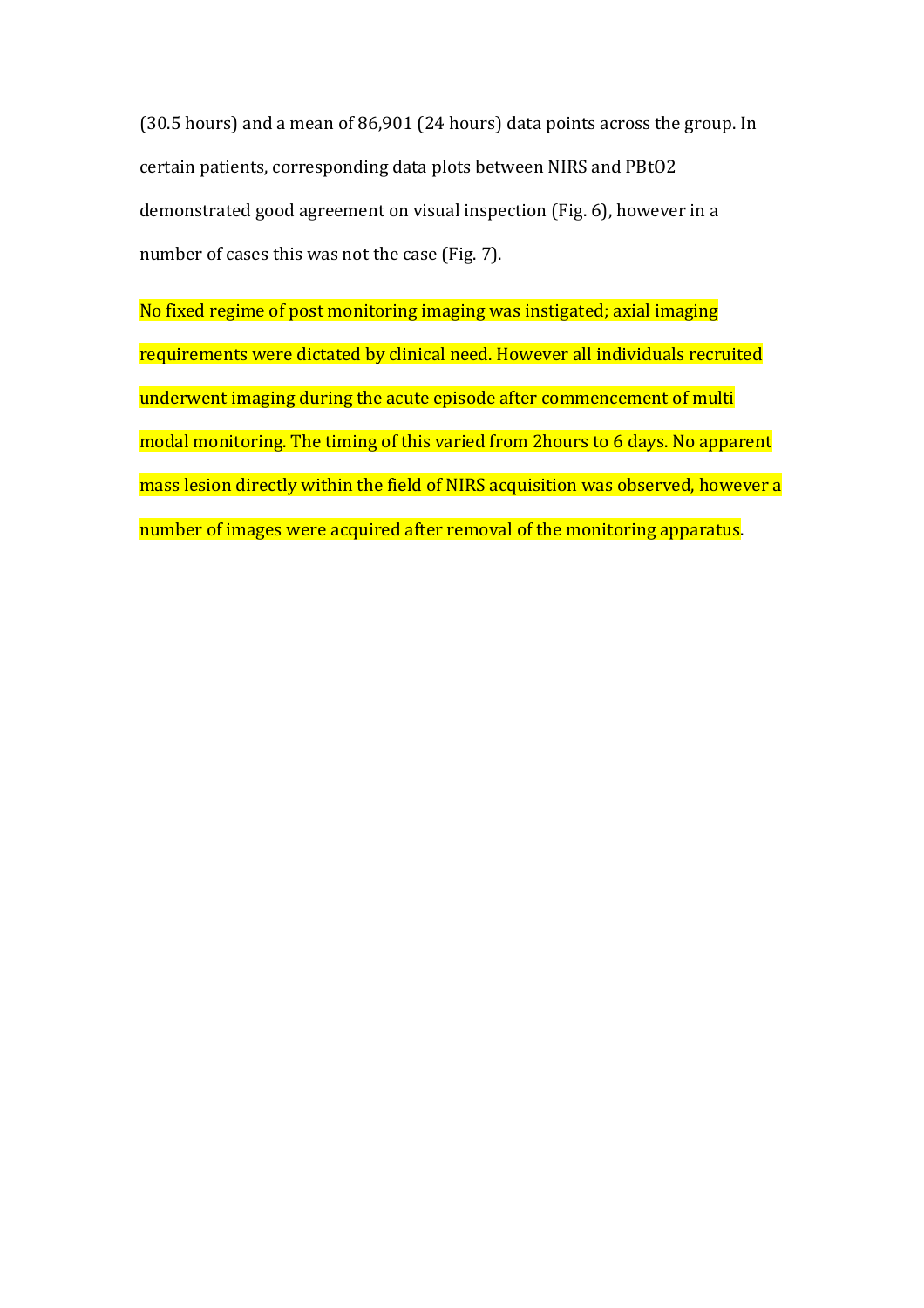After initial inspection by institutional statisticians, and the construction of bestfit regretional model (flexible splines), a considerable variability in the change in NIRS parameters for a given change in brain tissue oxygen tension was observed (i.e., a significant change in NIRS parameters predicting hypoxia in one patient was very different from that recorded in another). The relationship was also non-linear, in that the change in NIRS saturation accompanying a change in PbtO2 varied depending on pre-event parameters (e.g., the magnitude of NIRS parameter change seen corresponding to a change in tissue oxygen tension of 5mmHg would be different at a baseline (NIRS) saturation of 72% as those from a baseline of 78%). It was therefore considered impractical to consider the data set (all patients) as one continuous stream, and therefore the data of each individual patient was considered separately.

Baseline NIRS Saturation varied from 49% to 74% (mean 66.8% S.D 7.9%). This was taken as an average of the first 600 seconds of recording (after setup and the confirmation of a stable reading) on the ipsilateral channel to invasive monitoring. These are similar figures to those recorded in our previous investigations using similar equipment in healthy individuals. <sup>19</sup>

#### Predicting changes representing severe hypoxia

Episodes of severe hypoxia were recorded in 9 of the 12 considered patient PbtO2 data streams (Table 1). In the majority of patients (7 of 9) the point of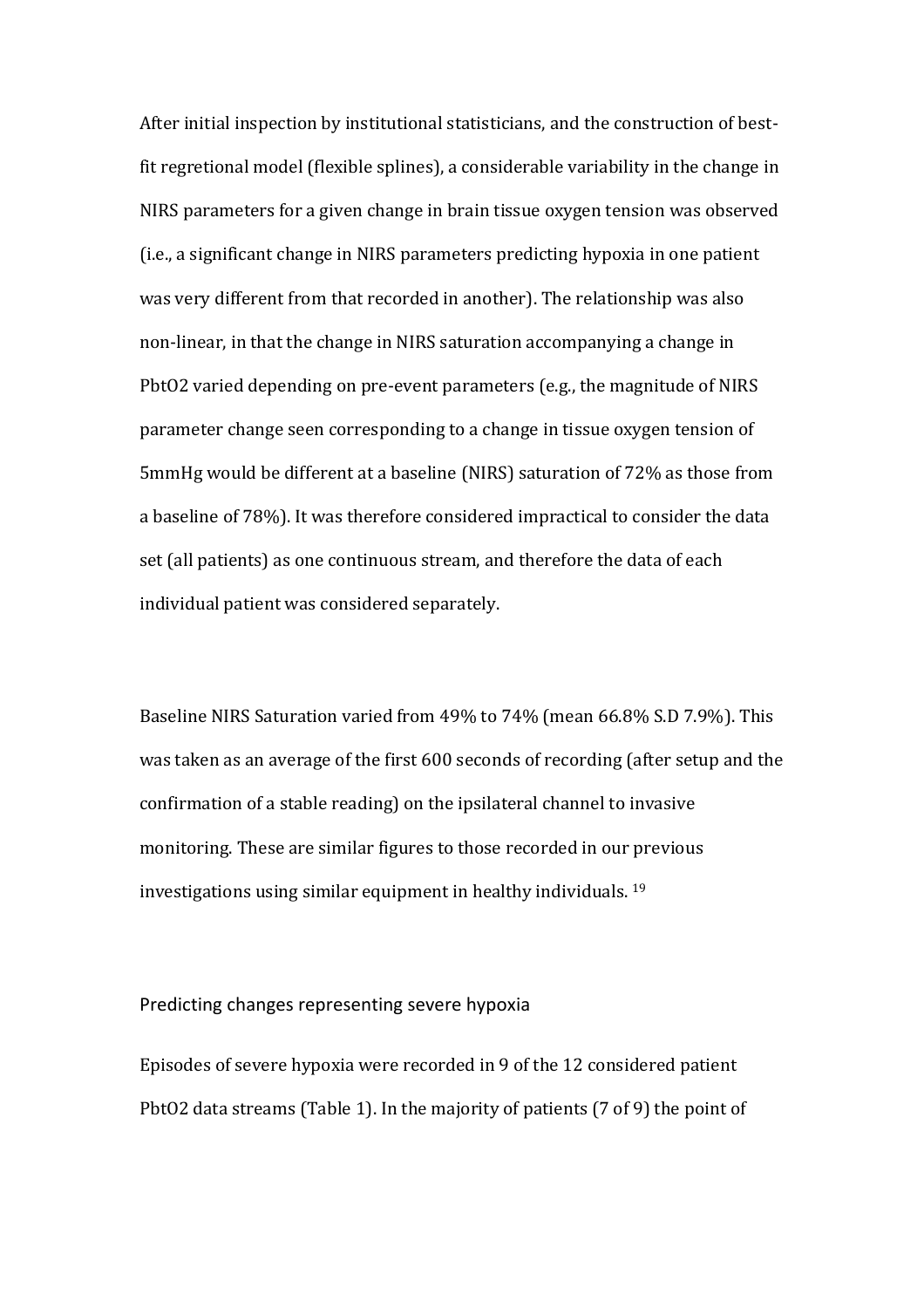care FD-NIRS device demonstrated a moderate or good discriminatory (predictive) ability. However, the remaining 2 demonstrated relatively poor performance.

The probabilities (predicted) of severe hypoxia based on changes from baseline values were heterogeneous throughout the group. For example, in the case of patient 4 an increase in NIRS saturation of 1% from 58.2% to 59.2% corresponded to a reduction in the odds of being severely hypoxic of only 5% [Odds Ration (OR) 0.95 (0.94, 0.97)]. However, an increase in NIRS saturation of 5% from 58 to 63% resulted in a reduction in the odds of being severely hypoxic of 74% [OR 0.26 (0.24, 0.29)]. Alternatively, a decrease in NIRS saturation from 63 to 58% increased the relative likelihood of hypoxia by 383%. In the case of patient 5 an increase of 1% from 69.2% to 70.2% corresponded to a reduction in the odds of being severely hypoxic of 53% [OR 0.47 (0.44, 0.49)], and an increase in NIRS saturation of 5% from baseline resulted in a reduction in the odds of being severely hypoxic of 98.7% [OR 0.013 (0.009, 0.018)]. Alternatively, a 5% decrease in saturation represented an increase in the relative probability of hypoxia of 769%.

#### Predicting Changes representing moderate hypoxia

Episodes of moderate hypoxia were recorded in 7 of the 12 considered patient data streams (Table 2). In a similar pattern to that observed in the prediction of episodes of severe hypoxia the majority (5 out of 7) demonstrated moderate to good abilities in the discrimination and prediction of episodes of moderate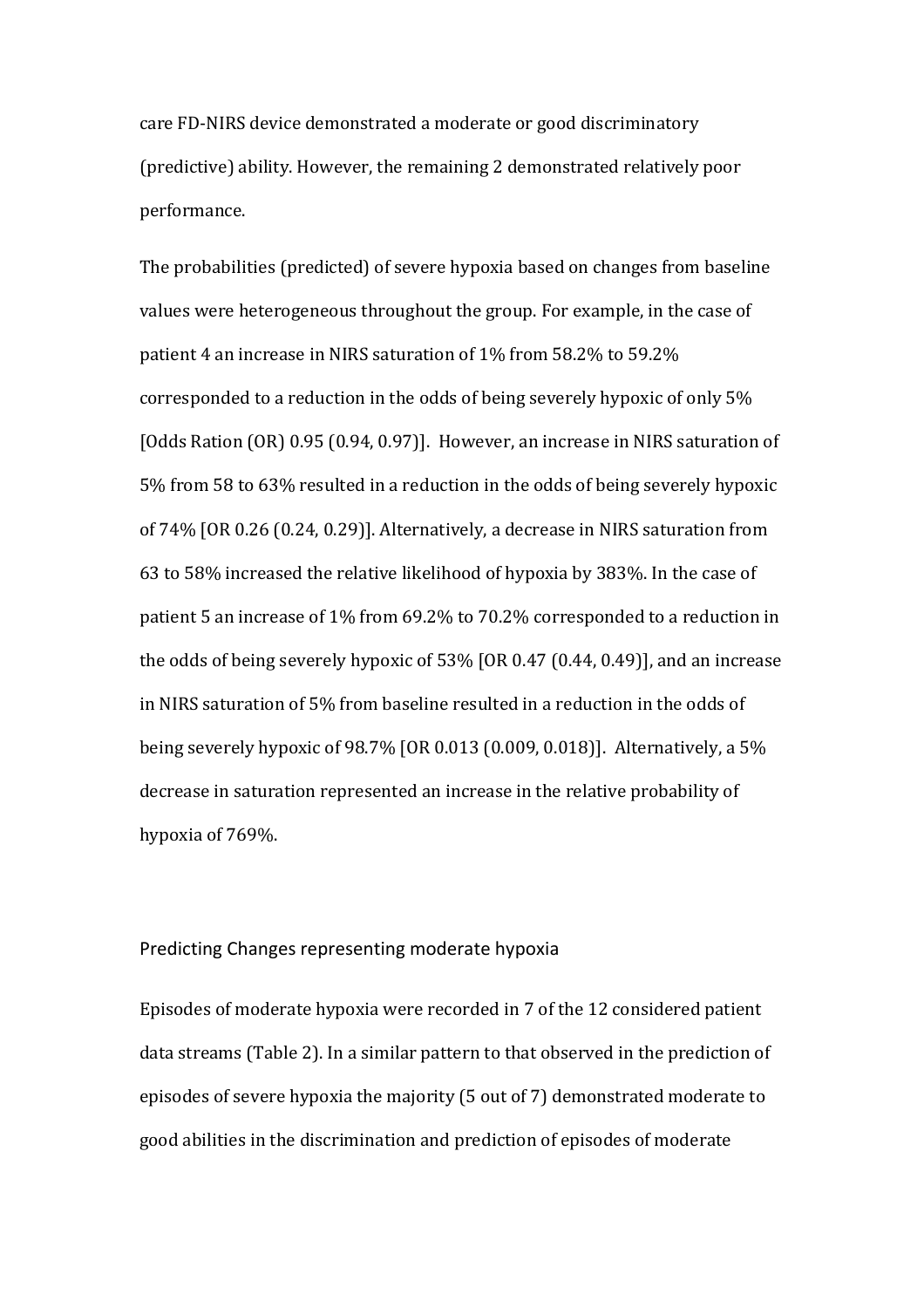hypoxia. Again, the remaining 2 patient data streams demonstrated poor predictive performance with 1 recording an AUROC of 0.576.

The probability of predicting moderate hypoxia throughout the group was varied, and non-linear in a similar fashion to that demonstrated in episodes of severe hypoxia. In Patient 9 an increase in NIRS saturation of 1% (from 61.4% to 62.4%) corresponded to a decrease in the odds of being mildly hypoxic of 40% [OR 0.60 (0.50, 0.72)]. However, an increase of 5% in NIRS saturation (from 61.4% to 66.4%) resulted in a decrease in the odds of being moderately hypoxic of 94% [OR 0.06 (0.04, 0.08)]. This represents an increase in the relative likelihood of hypoxia following a 5% reduction in saturation of approximately 1660%.

In contrast to this, an increase of 1% from 57.2% to 58.2% in patient 4 corresponded to an increase in the odds of being mildly hypoxic of 0.009% [OR 1.00 (0.99, 1.01)], with an increase in NIRS saturation of 5% (from 57% to 62%) resulting in an increase in the odds of being mildly hypoxic of 2% [OR 1.02 (0.97, 1.06)]. Conversely, a reduction in NIRS saturation of 5% increased the relative likelihood of mild hypoxia by approximately 98%.

#### **Discussion**

Invasive intra-cranial monitoring is the current cornerstone of TBI management, and undertaken exclusively within the confines of specialist critical/intensive care units. Alongside the avoidance of the significant cost and morbidity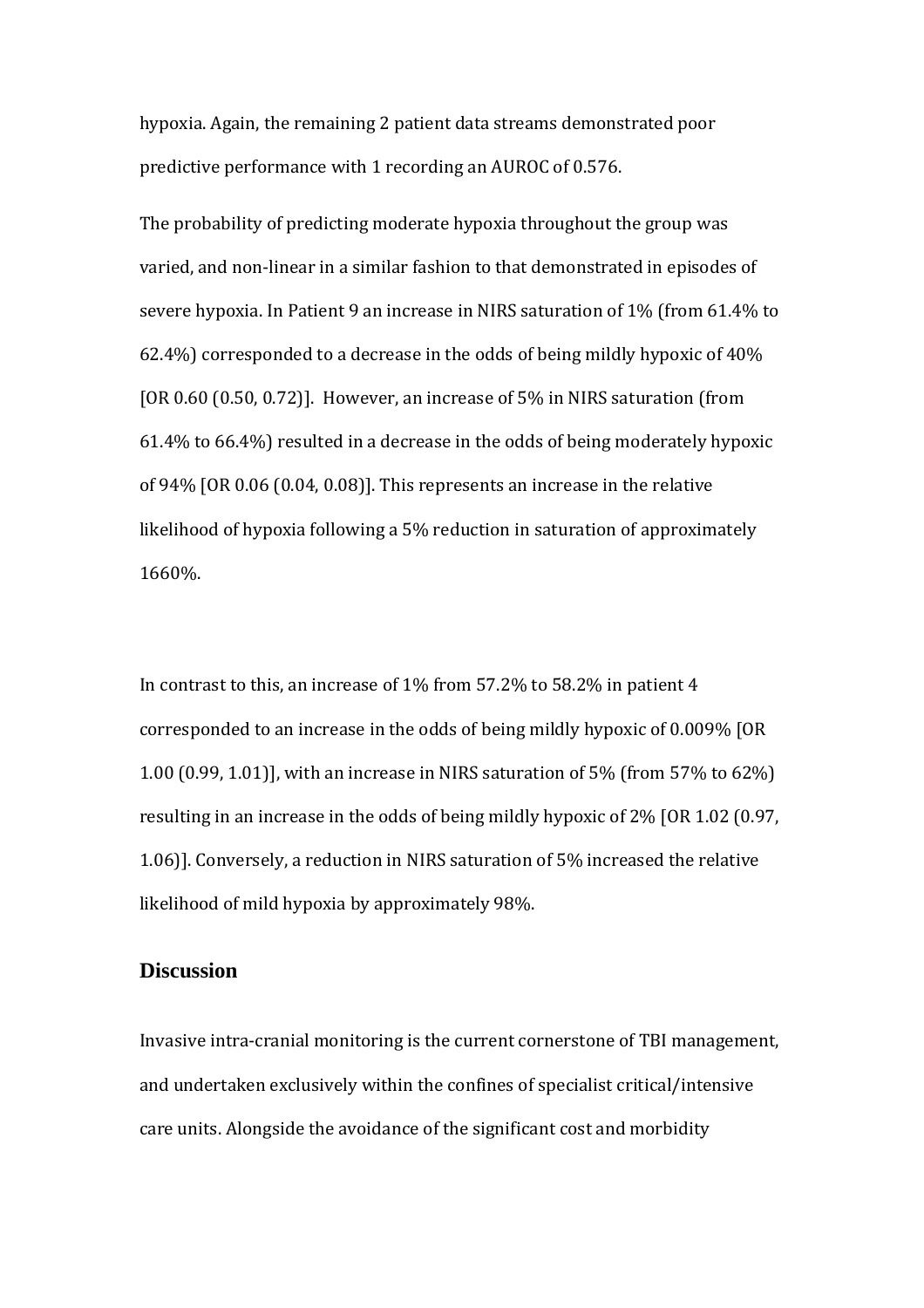associated with an invasive intra-cranial monitor, a non-invasive equivalent has the potential to allow the brain tissue specific direction of therapy to be undertaken in a much wider range of environments. 20, 21 Studies utilising commercially available NIRS devices similar in portability to the system utilised in our investigation have demonstrated that the use of this technology is entirely possible in a wide range of pre-hospital environments. 22, 23 This also has the potential to move brain tissue directed resuscitation measures closer to the time of injury (e.g., roadside).

For a new monitoring device (or modality) to potentially be utilised independently for the process of clinical decision making in any medical discipline it should usually demonstrate excellent agreement with an established clinical gold standard (measuring parameter/predicting an event/predicting outcome). Intuitively, the proposed novel method of measuring a given physiological parameter should detect every clinically significant change in parameters that the previous gold standard reports.

Alternatively, if the performance differs, the discrepancy in reports should be justifiable by the avoidance of certain inherent limitations or complicating factors (I.e. invasive vs non-invasive – the risk of missing a significant physiological change is offset by the reduction in risk associated with the invasive application). The measurement of cerebral haemodynamic activity in resuscitation is by no means isolated in the quest for a non-invasive device to demonstrate equivalence to (and displace) an existing expensive or invasive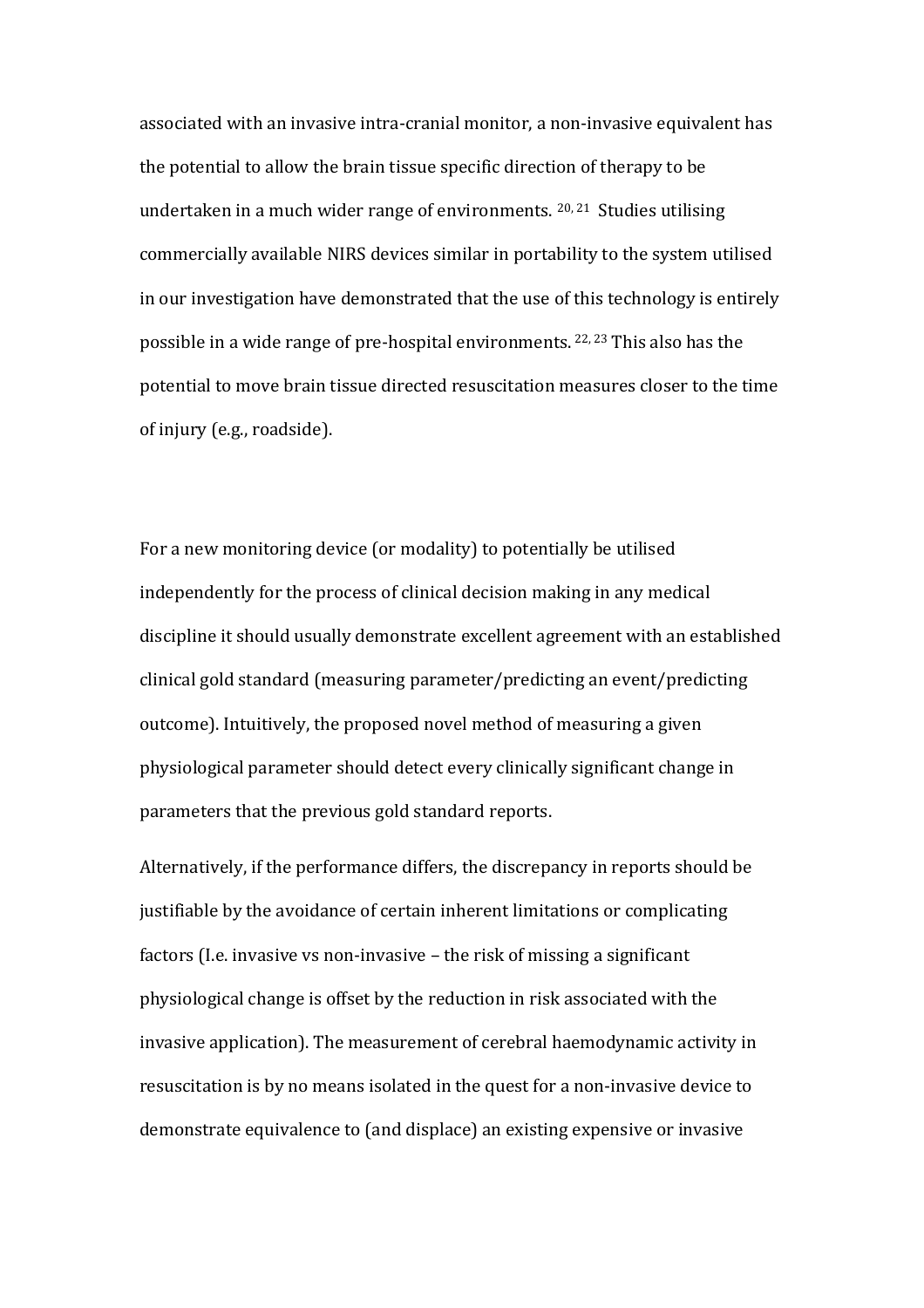clinical gold standard. In cases where non-invasive measurement of blood pressure (a conceivably simpler prospect to cerebral vascular activity) in the critically ill has been compared to novel non-invasive alternatives, the invasive method of monitoring is still recommended as irreplaceable with respects to critical care. 24, 25

Within the recent literature, the reported risk of morbidity with conventional invasive intra-cranial monitoring with intra-parenchymal pressure transducers is approximately 1% and 0.5% for haematoma and infection respectively. <sup>26, 27</sup> This risk has been demonstrated as significantly higher when an intra ventricular catheter is utilised. 28, 29 These risks must therefore be considered against the possibility of a 'missed' critical physiological episode that 'should' be actively managed. No trial has yet assessed the difference in outcome between invasively guided TBI management and NIRS, 8-10 therefore quantification of this risk/benefit with currently utilised NIRS technology is imprecise.

The results of this investigation indicate that (in its current state) the point of care FD enhance NIRS device tested does not demonstrate sufficient reproducibility in its ability to predict changes in PbtO2 to replace the current invasive gold standard. A consistently very good predictive power would be required in all cases for this to be plausible, and even in our modest number of patients it is demonstrable that the margin of disagreement is too great. Within the NIRS parameter recovery apparatus there are a number of factors that may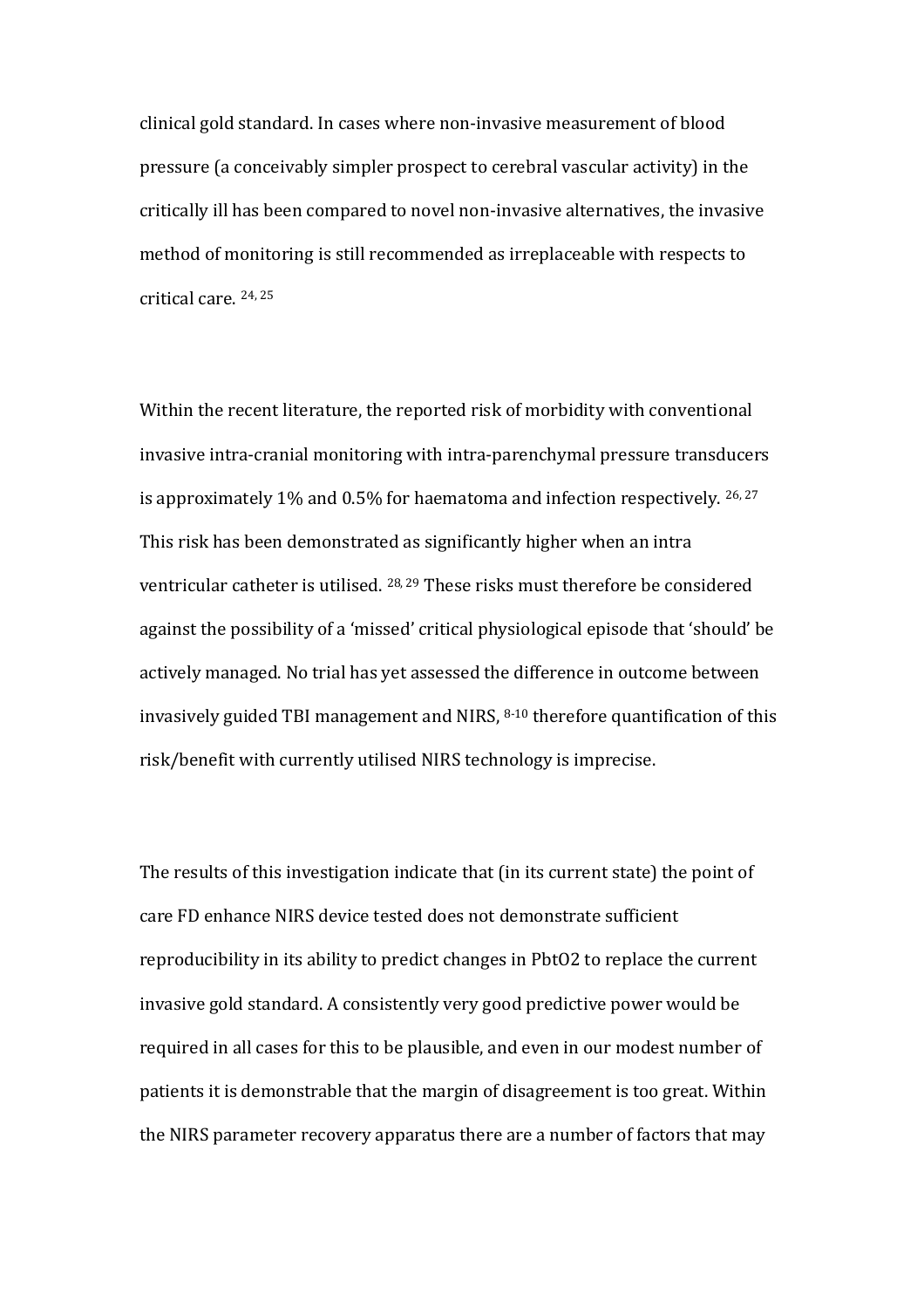account for inconsistency, including site and placement technique of probes, ambient noise and movement artefact, together with evolving oedematous changes within the extra cranial tissues due to diffuse injury of the upper extremity. However, this was a pragmatic investigation into the use of this technology, and a certain degree in the heterogeneity of application of the skin probes, movement and ambient artefact together with changes in the skin tissue (including sweating) themselves would be inevitable and expected in clinical practice. We therefore maintain that these findings are directly translatable to the technology within the intensive management of TBI.

A previous investigation into the abilities of point of care NIRS to predict changes in invasively measured brain tissue oxygen concluded that in its current state NIRS is not sufficiently sensitive to replace intra-cranial measurement. It utilised a continuous wave device, and the invasive measurements were made with a Clarke cell based probe. <sup>30</sup> Other significant differences exist in the relative methodologies of this earlier study and our own; with Leal-Novel et al taking sorter 1 hour observations in a larger number of injured patients (22 vs 16), a different definition of severe and moderate hypoxia, and a significantly different number of paired measurements (42,000, vs 1,02,1000). Despite this the results in both investigations are comparable despite the potential advantages of the FD-NIRS device utilised in our trial. Specifically, Leal-Novel et al observed that the NIRS device could detect severe hypoxic changes (defined as a PbtO2 of <12mm Hg) with an AUROC of 0.82 and moderate hypoxic changes (defined as a PbtO2 of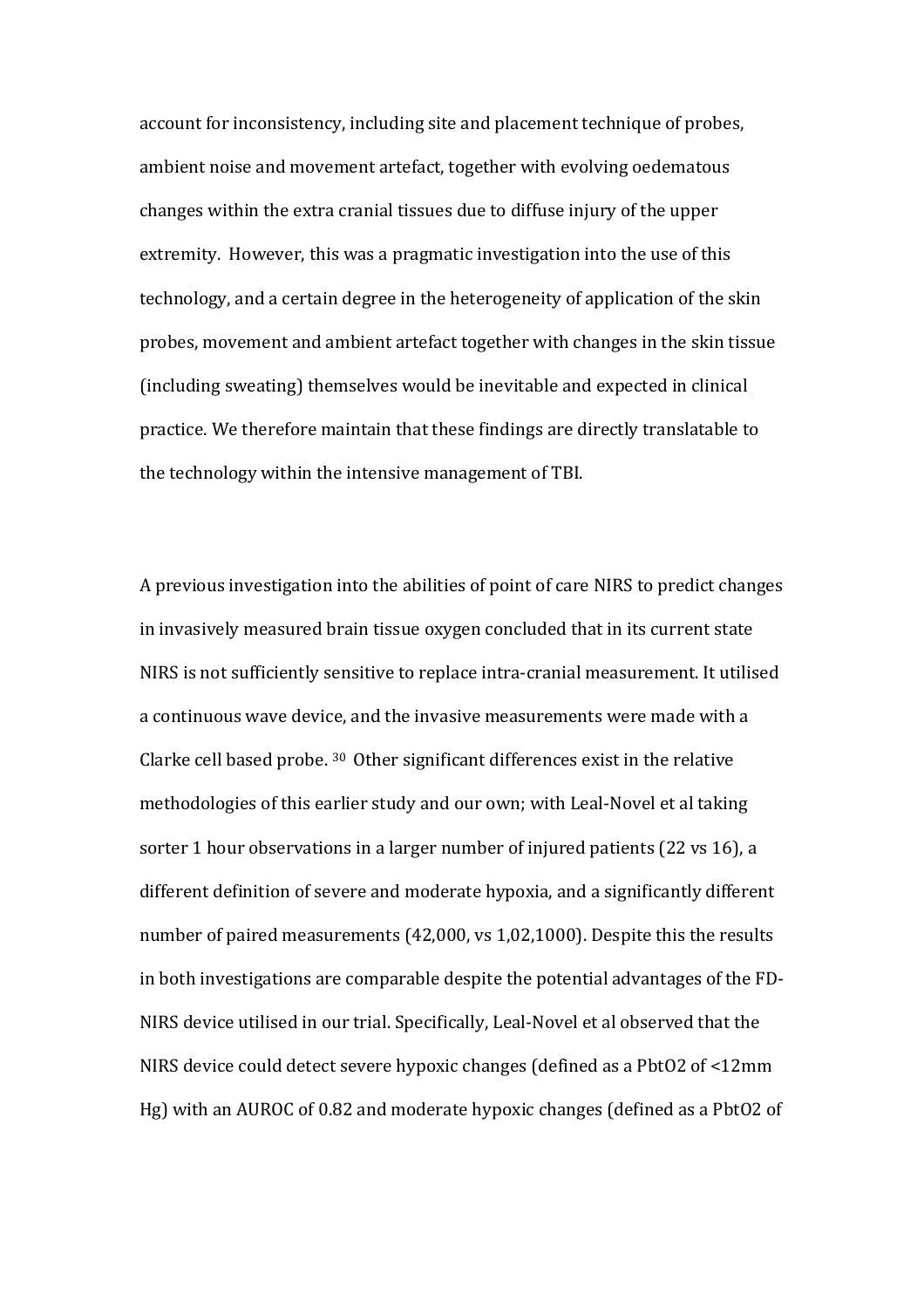15mmHg) with an AUROC of 0.62, which are within the range that we observed across our patient cohort.

While the FD-NIRS device provides the advantage of quantifying a global tissue value for light scatter, it is not able to topographically isolate values for scatter within individual layers of tissue. As such, it does not represent a definitive solution to excluding the influence of superficial extra-cranial tissue or the definitive quantification of chromophores. <sup>31</sup> Consequently, this may account for the apparent inability of this device to improve the predictive power seen in the previous similar investigation utilising continuous wave technology. <sup>30</sup>

It should be acknowledged that our measurement of PbtO2 from the invasive probe will be local to that part of the brain and thus not absolutely uniform in terms of its proximity to the field of NIRS acquisition (although always from the ipsilateral cerebral hemisphere). Therefore, a degree of variability in the measurement could certainly be attributed to our invasive gold standard. This potentially represents a limitation in our investigation; as the comparison of two largely focal measurements that are not in all cases measuring at identical locations is sub-optimal. This is an important factor in drawing conclusions from this investigation (and previous similar investigations), as it could certainly account for a degree of inconsistency in the agreement between modalities.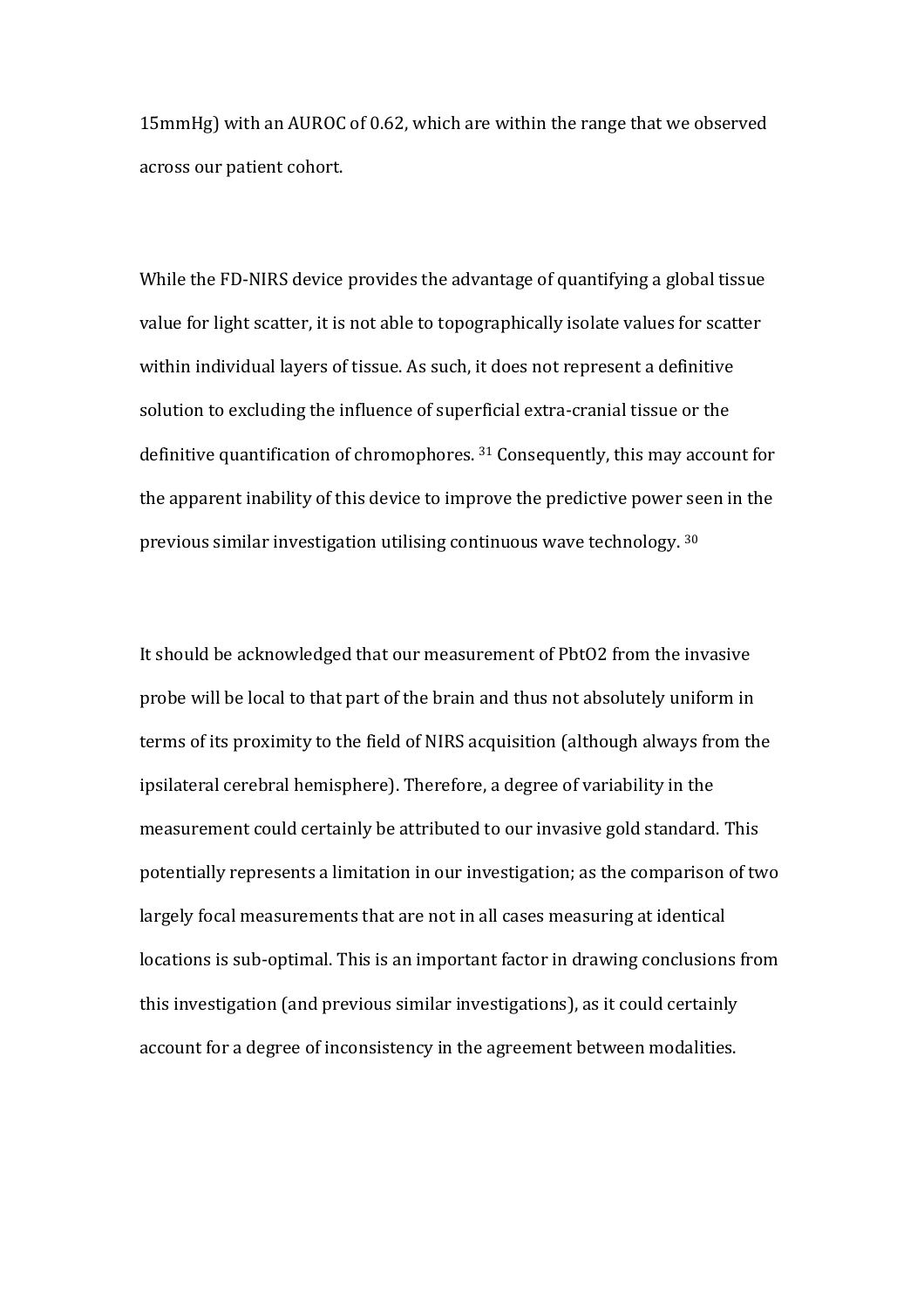## **Conclusions**

A clear predicative relationship between NIRS parameters measured by this point of care device utilising FD technology and invasively measured PbtO2 has been established. However, currently this has not demonstrated to be sufficiently robust for the non-invasive cerebral oxygenation measurements to replace the existing invasive gold standard in clinical practice.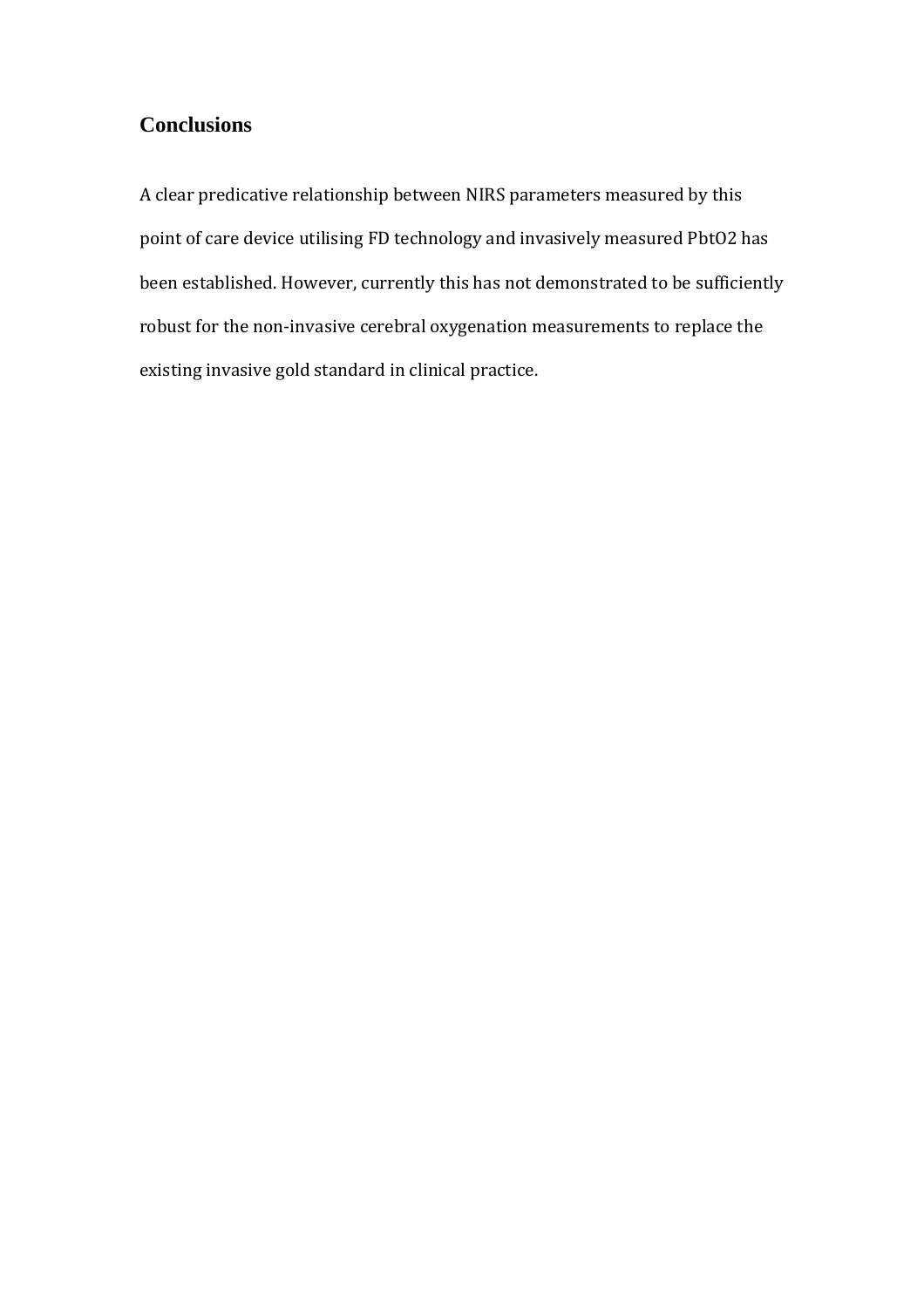# **Author disclosure statement**

None to disclose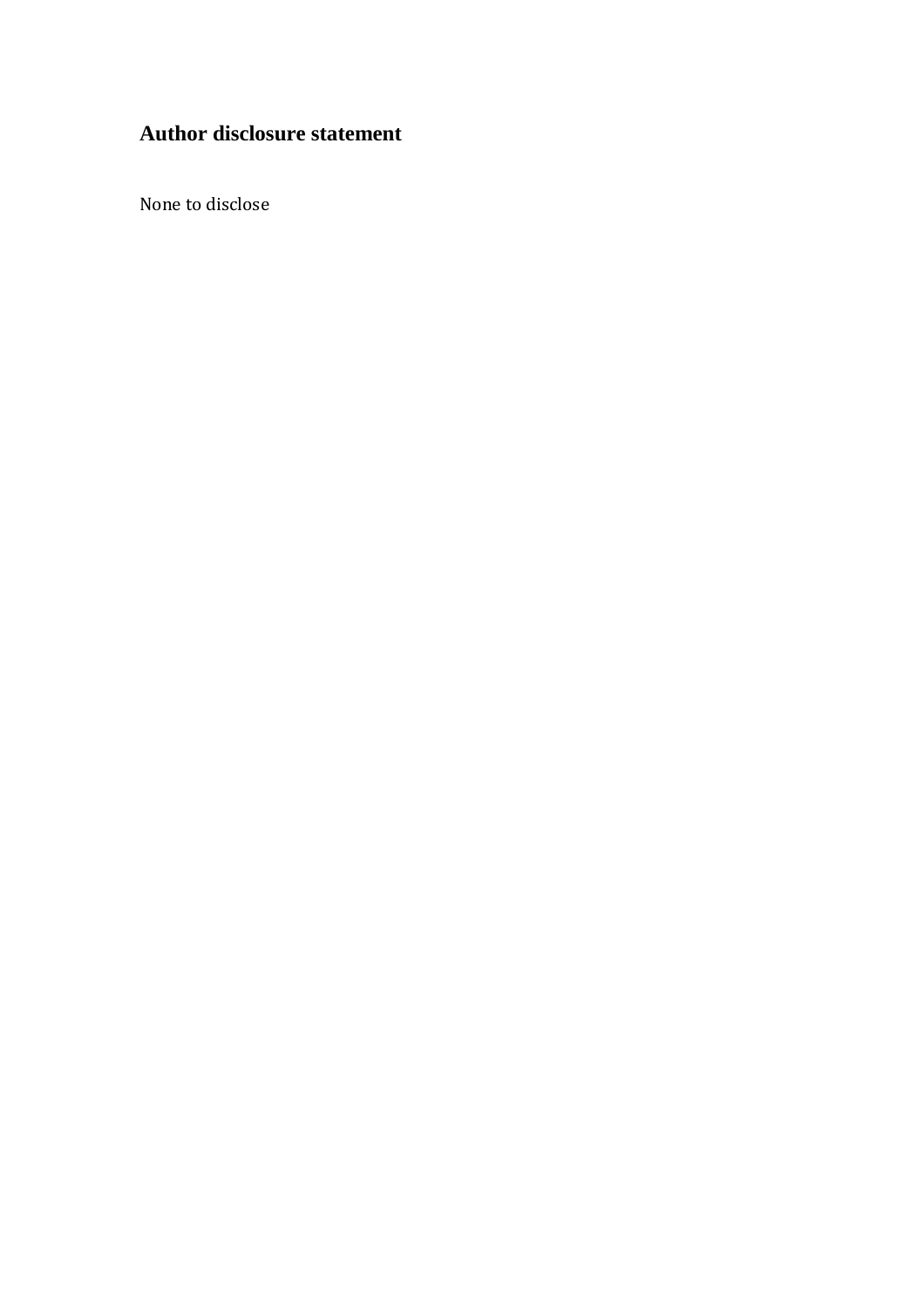## **References**

1. Manley, G.T. and Maas, A.I. (2013). Traumatic brain injury: an international knowledge-based approach. Jama 310, 473-474.

2. Tisdall, M.M. and Smith, M. (2007). Multimodal monitoring in traumatic brain injury: current status and future directions. Br J Anaesth 99, 61-67.

3. Munch, E., Weigel, R., Schmiedek, P. and Schurer, L. (1998). The Camino intracranial pressure device in clinical practice: reliability, handling characteristics and complications. Acta Neurochir (Wien) 140, 1113-1119; discussion 1119-1120.

4. Chesnut, R.M., Temkin, N., Carney, N., Dikmen, S., Rondina, C., Videtta, W., Petroni, G., Lujan, S., Pridgeon, J., Barber, J., Machamer, J., Chaddock, K., Celix, J.M., Cherner, M., Hendrix, T. and Global Neurotrauma Research, G. (2012). A trial of intracranial-pressure monitoring in traumatic brain injury. N Engl J Med 367, 2471-2481.

5. Pascual, J.L., Georgoff, P., Maloney-Wilensky, E., Sims, C., Sarani, B., Stiefel, M.F., LeRoux, P.D. and Schwab, C.W. (2011). Reduced brain tissue oxygen in traumatic brain injury: are most commonly used interventions successful? The Journal of trauma 70, 535-546.

6. Stiefel, M.F., Spiotta, A., Gracias, V.H., Garuffe, A.M., Guillamondegui, O., Maloney-Wilensky, E., Bloom, S., Grady, M.S. and LeRoux, P.D. (2005). Reduced mortality rate in patients with severe traumatic brain injury treated with brain tissue oxygen monitoring. J Neurosurg 103, 805-811.

7. Valadka, A.B., Goodman, J.C., Gopinath, S.P., Uzura, M. and Robertson, C.S. (1998). Comparison of brain tissue oxygen tension to microdialysis-based measures of cerebral ischemia in fatally head-injured humans. Journal of neurotrauma 15, 509-519.

8. Ghosh, A., Elwell, C. and Smith, M. (2012). Review article: cerebral nearinfrared spectroscopy in adults: a work in progress. Anesthesia and analgesia 115, 1373-1383.

9. Davies, D.J., Su, Z., Clancy, M.T., Lucas, S.J., Dehghani, H., Logan, A. and Belli, A. (2015). Near-Infrared Spectroscopy in the Monitoring of Adult Traumatic Brain Injury: A Review. Journal of neurotrauma 32, 933-941.

10. Sen, A.N., Gopinath, S.P. and Robertson, C.S. (2016). Clinical application of near-infrared spectroscopy in patients with traumatic brain injury: a review of the progress of the field. Neurophotonics 3, 031409.

11. White, B.R. and Culver, J.P. (2010). Quantitative evaluation of high-density diffuse optical tomography: in vivo resolution and mapping performance. Journal of biomedical optics 15, 026006.

12. Boas, D.A., Dale, A.M. and Franceschini, M.A. (2004). Diffuse optical imaging of brain activation: approaches to optimizing image sensitivity, resolution, and accuracy. NeuroImage 23 Suppl 1, S275-288.

13. Torricelli, A., Contini, D., Pifferi, A., Caffini, M., Re, R., Zucchelli, L. and Spinelli, L. (2014). Time domain functional NIRS imaging for human brain mapping. NeuroImage 85 Pt 1, 28-50.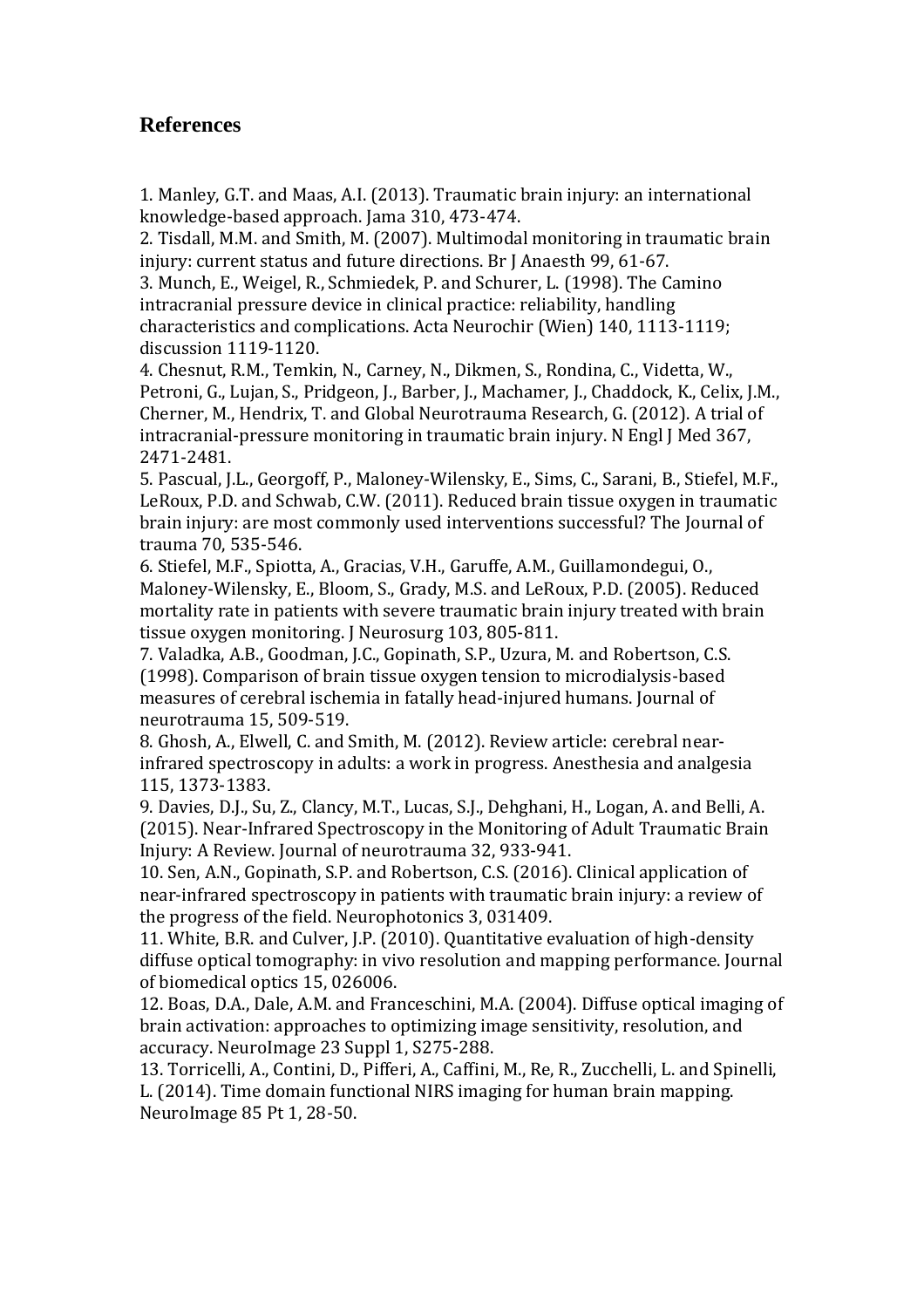14. Minagawa-Kawai, Y., Mori, K., Hebden, J.C. and Dupoux, E. (2008). Optical imaging of infants' neurocognitive development: recent advances and perspectives. Dev Neurobiol 68, 712-728.

15. Knopp, J.A. and Longmuir, I.S. (1972). Intracellular measurement of oxygen by quenching of fluorescence of pyrenebutyric acid. Biochim Biophys Acta 279, 393-397.

16. Helliwell, R. (2009). Advances in brain tissue oxygen monitoring: Using the Licox system in neurointensive care. British Journal of Neuroscience Nursing 5, 22-24.

17. Wilensky, E.M., Bloom, S., Leichter, D., Verdiramo, A.M., Ledwith, M., Stiefel, M., LeRoux, P. and Grady, M.S. (2005). Brain tissue oxygen practice guidelines using the LICOX CMP monitoring system. The Journal of neuroscience nursing : journal of the American Association of Neuroscience Nurses 37, 278-288.

18. Narotam, P.K., Morrison, J.F. and Nathoo, N. (2009). Brain tissue oxygen monitoring in traumatic brain injury and major trauma: outcome analysis of a brain tissue oxygen-directed therapy. J Neurosurg 111, 672-682.

19. Clancy, M., Belli, A., Davies, D., Lucas, S.J.E., Su, Z.J. and Dehghani, H. (2015). Comparison of Neurological NIRS signals during standing Valsalva maneuvers, pre and post vasopressor injection. In: *Diffuse Optical Imaging V*. Dehghani, H., Taroni, P. (eds). Spie-Int Soc Optical Engineering: Bellingham.

20. Gopinath, S.P., Robertson, C.S., Grossman, R.G. and Chance, B. (1993). Nearinfrared spectroscopic localization of intracranial hematomas. J Neurosurg 79, 43-47.

21. Kahraman, S., Kayali, H., Atabey, C., Acar, F. and Gocmen, S. (2006). The accuracy of near-infrared spectroscopy in detection of subdural and epidural hematomas. The Journal of trauma 61, 1480-1483.

22. Weatherall, A., Skowno, J., Lansdown, A., Lupton, T. and Garner, A. (2012). Feasibility of cerebral near-infrared spectroscopy monitoring in the pre-hospital environment. Acta Anaesthesiol Scand 56, 172-177.

23. Genbrugge, C., Meex, I., Boer, W., Jans, F., Heylen, R., Ferdinande, B., Dens, J. and De Deyne, C. (2015). Increase in cerebral oxygenation during advanced life support in out-of-hospital patients is associated with return of spontaneous circulation. Critical care (London, England) 19, 112.

24. McMahon, N., Hogg, L.A., Corfield, A.R. and Exton, A.D. (2012). Comparison of non-invasive and invasive blood pressure in aeromedical care. Anaesthesia 67, 1343-1347.

25. Vos, J.J., Poterman, M., Mooyaart, E.A., Weening, M., Struys, M.M., Scheeren, T.W. and Kalmar, A.F. (2014). Comparison of continuous non-invasive finger arterial pressure monitoring with conventional intermittent automated arm arterial pressure measurement in patients under general anaesthesia. Br J Anaesth 113, 67-74.

26. Bekar, A., Dogan, S., Abas, F., Caner, B., Korfali, G., Kocaeli, H., Yilmazlar, S. and Korfali, E. (2009). Risk factors and complications of intracranial pressure monitoring with a fiberoptic device. J Clin Neurosci 16, 236-240.

27. Guyot, L.L., Dowling, C., Diaz, F.G. and Michael, D.B. (1998). Cerebral monitoring devices: analysis of complications. Acta Neurochir Suppl 71, 47-49. 28. Kasotakis, G., Michailidou, M., Bramos, A., Chang, Y., Velmahos, G., Alam, H., King, D. and de Moya, M.A. (2012). Intraparenchymal vs extracranial ventricular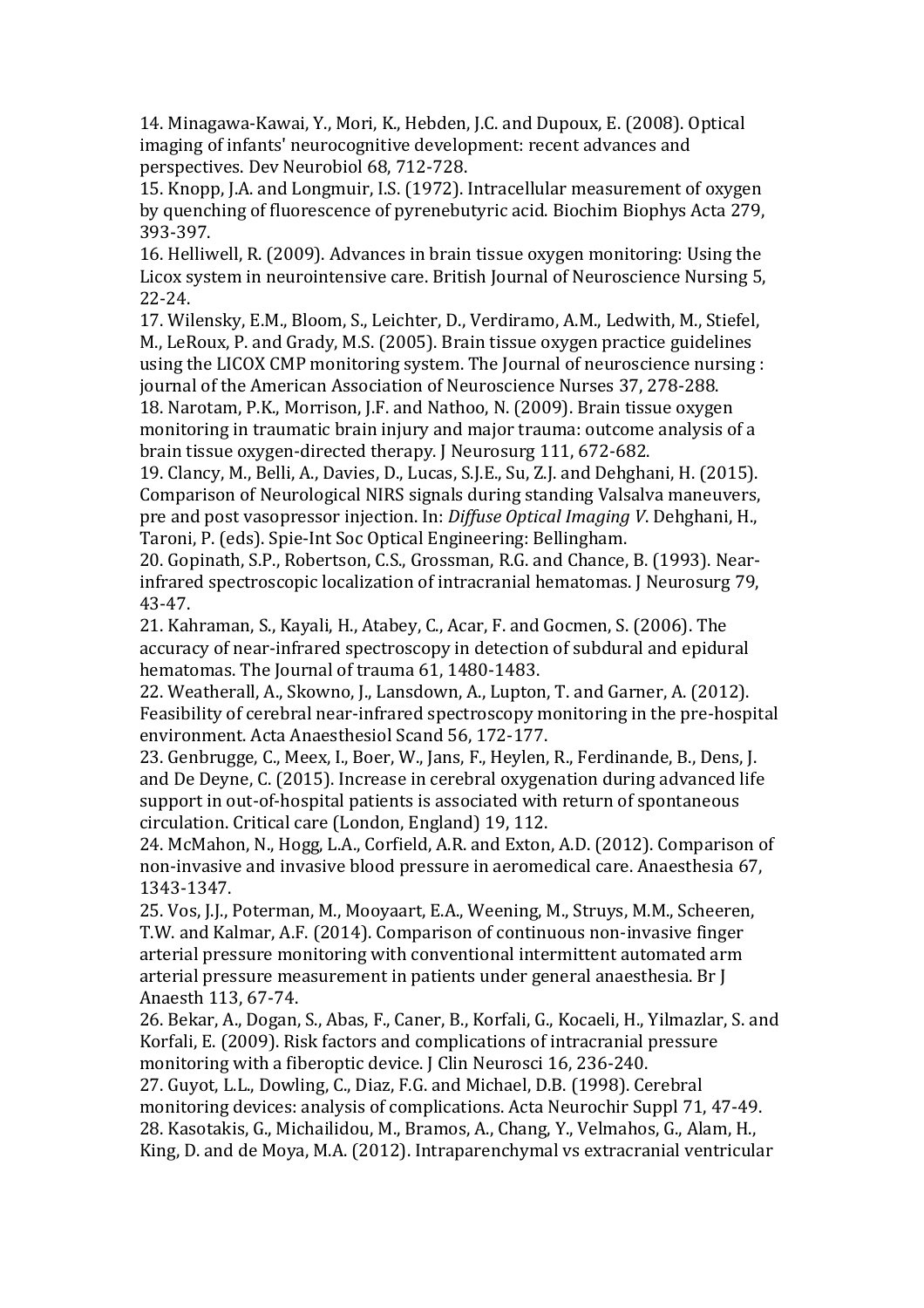drain intracranial pressure monitors in traumatic brain injury: less is more? Journal of the American College of Surgeons 214, 950-957.

29. Sussman, E.S., Kellner, C.P., Nelson, E., McDowell, M.M., Bruce, S.S., Bruce, R.A., Zhuang, Z. and Connolly, E.S., Jr. (2014). Hemorrhagic complications of ventriculostomy: incidence and predictors in patients with intracerebral hemorrhage. J Neurosurg 120, 931-936.

30. Leal-Noval, S.R., Cayuela, A., Arellano-Orden, V., Marin-Caballos, A., Padilla, V., Ferrandiz-Millon, C., Corcia, Y., Garcia-Alfaro, C., Amaya-Villar, R. and Murillo-Cabezas, F. (2010). Invasive and noninvasive assessment of cerebral oxygenation in patients with severe traumatic brain injury. Intensive Care Med 36, 1309- 1317.

31. Clancy, M., Belli, A., Davies, D., Lucas, S.J.E., Su, Z.J. and Dehghani, H. (2015). Monitoring the Injured Brain - Registered, patient specific atlas models to improve accuracy of recovered brain saturation values. In: *Diffuse Optical Imaging V*. Dehghani, H., Taroni, P. (eds). Spie-Int Soc Optical Engineering: Bellingham.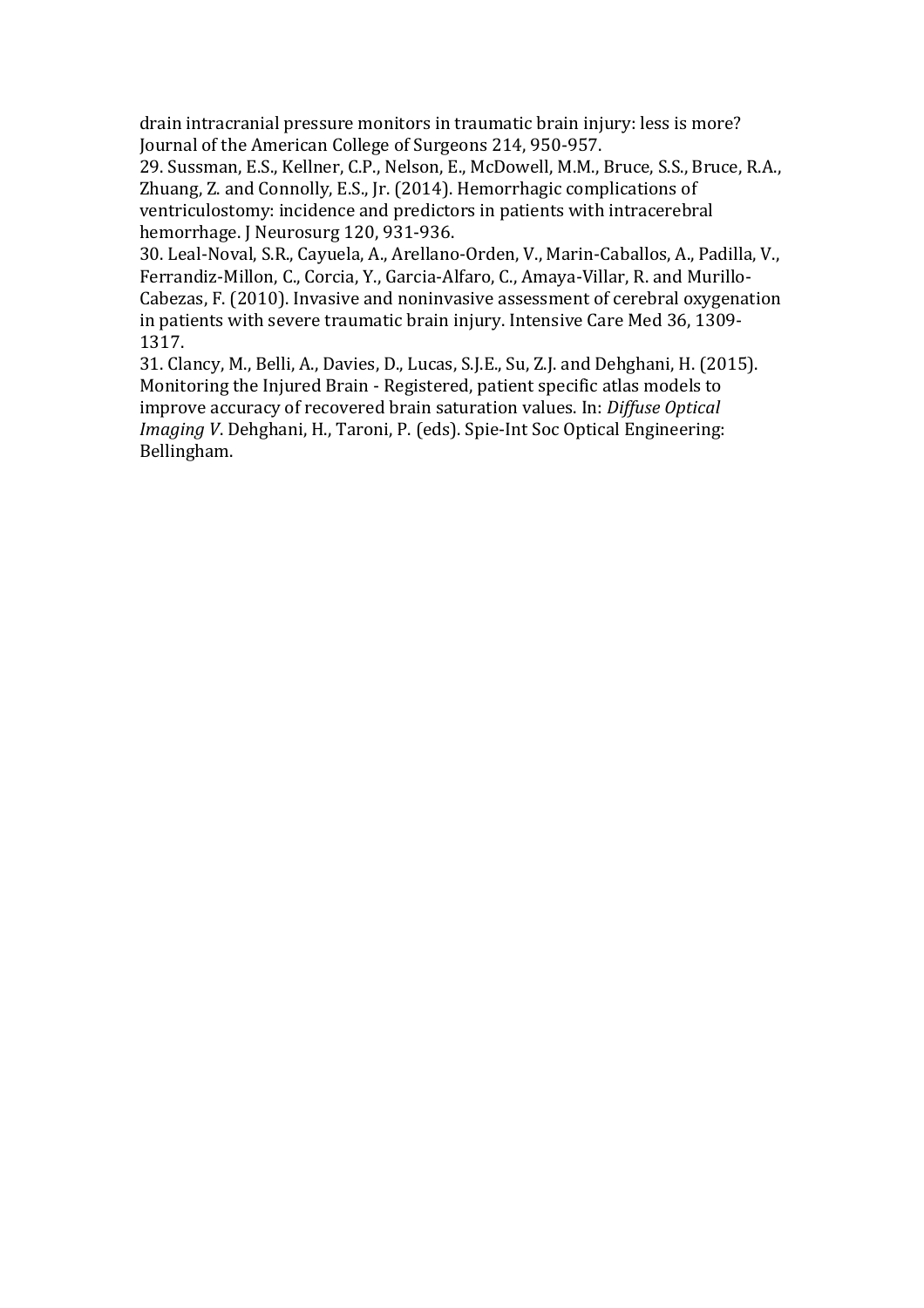| <b>Patient</b>   | <b>Surgery prior to</b><br>monitoring? (Y/N) | <b>AUROC</b> | <b>Discriminatory performance</b><br>(severe hypoxia) |
|------------------|----------------------------------------------|--------------|-------------------------------------------------------|
| $\sqrt{3}$       | Y                                            | 0.68         | Relatively poor                                       |
| 5                | N                                            | 0.7          | Moderate                                              |
| $\,6$            | $\overline{\mathsf{N}}$                      | 0.81         | Moderate to Good                                      |
| $\overline{7}$   | Υ                                            | 0.71         | Moderate                                              |
| $\boldsymbol{9}$ | N                                            | 0.88         | Moderate to Good                                      |
| 10               | N                                            | 0.841        | Moderate to Good                                      |
| 11               | Υ                                            | 0.74         | Moderate                                              |
| 12               | N                                            | 0.748        | Moderate                                              |
| 14               | N                                            | 0.685        | Relatively poor                                       |
|                  |                                              |              |                                                       |